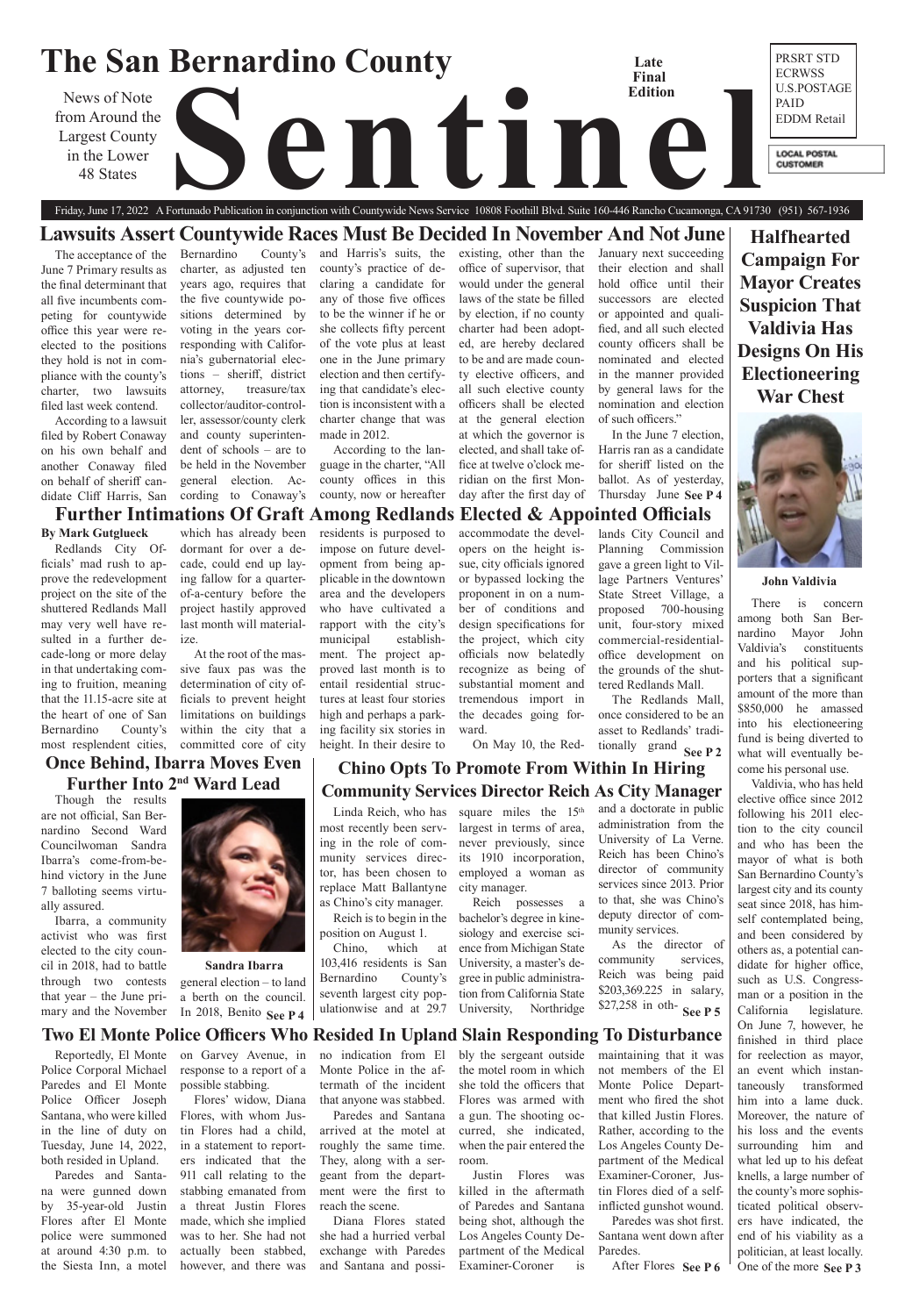## **The San Bernardino County**

**Sentinel** Published in San Bernardino County. The Sentinel's main office is located at 10788 Civic Center Drive in Rancho Cucamonga, CA 91730 A Fortunado Publication in conjunction with Countywide News Service Mark Gutglueck, Publisher

## **Call (951) 567-1936 to learn of locations where the Sentinel is available or to provide news tips**

# **City Officials' Determination To Protect Developers From Citizens' Growth Restrictions Put Project Proponents In The Catbird Seat** *from front page*

*10808 Foothill Blvd., Suite 160-446 Rancho Cucamonga, CA 91730 SBCSentinel@yahoo.com Legal Notice Department 951 567 1936 Message Line 951-567 1936*

## **Friday, June 17, 2022**

# **San Bernardino County Sentinel <b>Page 2 Page 2**

downtown district, was completed and opened in 1977, but was closed in 2010, a year after its anchor tenant, Gottschalks, filed for bankruptcy and shuttered its Redlands store. Only the standalone CVS Pharmacy located on the site remains active. Over the last dozen years, as city officials have grown increasingly desperate to see the now-blighted mall property transformed, they have consistently moved toward tolerating development proposals that a core of Redlands residents consider to be beneath the standards the city should accept.

Over the decades, a multi-generational contingent of Redlands residents have demonstrated themselves to be more committed than any other citizens within San Bernardino County's 24 municipalities to the concept of attenuating the tenor of development within their community, as is demonstrated by the city's voters' passage of the controlled-growth or slow-growth Proposition R in 1978, Measure N in 1987 and Measure U in 1997.

The restrictions on the intensity of development embodied in those measures has, over the years, come in conflict with the intent of the development community and elements of the city's elected leadership as well as some of the city staff in Redlands. Moreover, Redlands, like virtually all other cities in Southern California, has been under external pressure to adopt urban planning principles intended to transform the region into a megalopolis. One of those relates to transitioning commuters out of their personal vehicles and off of the freeway system into a dependence on public transportation, in particular a yet-to-be-fully developed network of

trains and buses throughout the Southland. That plan calls for locating what are primarily young and unmarried or young married but yet childless couples into densely constructed residences in urban areas immediately proximate to rail stations which will allow them to travel to work or to transit stations with public transportation that can take them the remaining distance to their workplaces. In Redlands, this materialized as the Transit Villages concept, which calls for the city facilitating the development of three heavily populated districts within the city, all of which are located within walking distance of the commuter stations along the planned regional rail system urban planners are seeking to create on the existing train line running from Los Angeles to Palm Springs. Three such transit villages are envisioned for Redlands, one downtown surrounding the city's historic train depot, one on New

Redlands University. The Transit Villages concept dovetails with the State of California's and the California Department of Housing's mandates that communities throughout the state accommodate ever greater numbers of residents, in particular as part of a formula called the Regional Housing Needs Assessment, one by which the state determined that within Ventura, Los Angeles, Orange, San Bernardino, Riverside and Imperial counties, which compose the region covered by the Southern California Association of Governments, 1.34 million new homes must be built by the end of 2028, an average of nearly 168,000 homes per year. Redlands' share of that assessment is 4,487 dwelling units, of which 1,248 are to be priced to be affordable to those with very low income, 789 for those with low income, 830 for those with moderate income, and 1,620 for those with abovemoderate income. The high-rise apartments that are part and

parcel to these transit districts are anathema to that contingent of Redlands citizens seeking to limit development and its impacts. They believed such tenements will within two decades degrade into slums. They do not believe the State of California has the authority to mandate that large numbers of individuals be housed within any given jurisdiction and their sentiment is reflected in the attitude of municipal leaders in many local jurisdictions throughout California and Southern California especially.

York Street and one near Indeed, many Redlands residents believe that the city's elected leadership has been compromised by graft and corruption, the willingness of elements of the development community to deliver bribes and kickbacks to members of the city council, planning commission and city staff. They point to recently-departed City Councilman/Mayor Paul Foster, who rose to prominence in the community some two decades ago as a low-growth and antigrowth advocate but then flipped into an aggressive growth promoter after he was elected to the city council in 2010, leaving hundreds of those who had observed his transformation to puzzle at what inducements had been offered to him to effectuate that change. As accusations that he was on the take and that he was serving as a political zerk who was helping distribute political grease to his council colleagues hit a crescendo last year, he abruptly announced he would take his leave from the council as of January and move to an island off the coast of Washington State, a

Redlands city officials, including its elected leaders, however, have consistently defied the significant streak of low-growth sentiment in the community, and have used the state mandates and the city's Transit District concept to assist themselves in supporting elements of the development community who want to build aggressively in the city.

> *Continued on Page 11* The city thereafter put the State Street Village project, entailing the demolishing of existing on-site buildings and improvements; erecting five mixed-use buildings up to four stories high, one of which would have a rooftop outdoor restaurant; building up to 700 multifamily dwelling units, i.e., apartments and condominiums, to include studio, one-bedroom, two-bedroom, and three-bedroom, and live/ work units; constructing an approximately 6,000 square-foot recreational amenity building, including a pool and other private courtyards for residents; creating up to 71,778 square feet of commercial floor area on ground floors to include retail and restaurant uses; constructing up to 12,328 square feet

step-and-a-half ahead of the FBI and other law enforcement and tax authorities looking into his depredations in abusing his position of public trust, his critics say.

A failed ploy by Foster to free himself, the council and City Hall generally from the limitations on development was the effort in 2019 and 2020 to get Redlands residents to pass Measure G. Measure G was an initiative put forth by the city government asking the city's residents to eliminate, in one fell swoop, the restrictions of Proposition R, Measure N and Measure U, allow developers to construct up to 27 housing units per acre, eliminate height limits on buildings in the city, relieve developers of the requirement that in building their projects they have to provide infrastructure to maintain traffic-bearing capacity on the city's streets equal to what was available prior to the development taking place, permit residential land use designations to be placed into the city's general plan that did not previously exist and abolish the requirement that developers carry out an socioeconomic‐cost/benefit studies for the projects they are proposing, among other things.

The city's voters soundly rejected Measure G, with 9,321 votes or 64.88 percent opposing it and 5,052 voters or 35.12 percent in favor of it.

In the initial aftermath of the Redlands Mall going belly up, as the lingering economic downturn of 2007 persisted, no one was enthusiastic about reclaiming the property. In 2014, as the recession ended, Brixton Capital proposed the redevelopment of the mall property. Brixton, however never performed. In the aftermath of the Brixton debacle, Village Partners Ventures LLC and its subsidiary, VPV State Street Village, made overtures with regard to the property. In doing so, VPV pushed Redlands city officials toward the intensification of density in the downtown core, claiming it could recreate on the property commercial uses akin to what had existed with the mall, augmented by residential uses unparalleled in terms of density – units per acre – in all of Redlands.

A primary element of Village Partners Ventures' State Street Village proposal was the height of the construction. Working at crosspurposes to Village Partners Ventures were dual groups of Redlands residents who had banded together under the sobriquets Friends of Redlands and Redlands for Responsible Growth Management, including 95-year-old former Redlands Mayor Bill Cunningham, who had collected more than an adequate number of signatures on petitions calling for a referendum on tall and dense development in Redlands in the form of a ballot measure calling for banning any buildings taller than two stories next to singlestory homes without the consent of the owner of the single-story home, limiting the height of buildings downtown, which involves the University of Redlands Transit Villages Area and the mall property, to no more than 50 feet, and the permitting of buildings to a height of no more than 62 feet – tantamount to no more than five stories – in the New York Street/ESRI Transit Village Area. On June 7, 2021, the representatives with Friends of Redlands and Redlands for Responsible Growth Management turned over to Redlands

City Clerk Jeanne Donaldson three large boxes containing petitions calling for a special election to stop tall and dense development to which 7,715 signatures were affixed, which was more than the signatures of 15 percent of the city's voters – 6,409 – needed to force the city to hold the election within 109 days of the requisite number of signatures being verified. In a highly controversial move, the city council voted to delay that special election from 2021, before the consideration of the Village Partners Ventures' State Street Village proposal, until the November 2022 election, which would come after the Village Partners State Street Village proposal.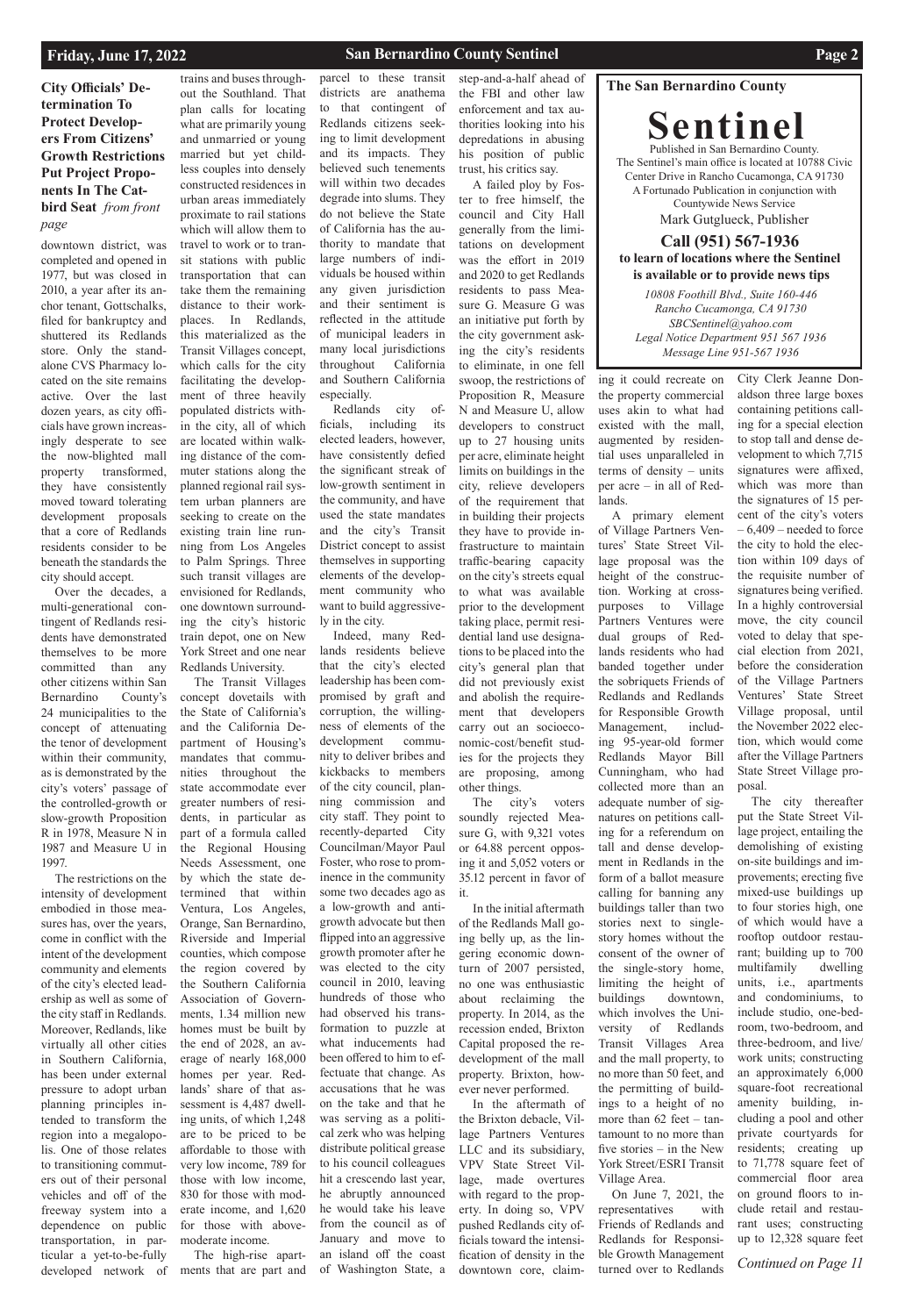# **Wayne Gray, 66, Whose Early Stomping Grounds Included Ontario & The West End**



## **Wayne Gray**

remarkable things about Valdivia and what previously proved a key to his past success and, ironically, an element in his defeat earlier this month, is his penchant for raising an extraordinary amount of money in support of his electioneering efforts. Not only his one-time and current rivals but his current and erstwhile supporters, including many of those who supplied him with that money, are intensely curious as to what he will do with the money he now has left over. Accompanying that are questions as to why, when he had the chance to employ that money to prolong his political tenure, he did not do so. The considerable discussion about Valdivia's political financing, which has been ongoing not just since the results of the June 7 primary election have been released but in greater and lesser degrees in and around San Bernardino in recent months is a consequence of the sheer volume of that money.

In the last four years, Valdivia amassed a prodigious amount of money in terms of contributions into his political war chest. With the limited exceptions of some politicians from San Bernardino County seeking reelection to Congress, Mayor Valdivia is at the top of the other politicians in San Bernardino County seeking and obtaining elected office at the local agency, municipal, county and state legislative levels in raising electioneering funds. Records show Valdivia collected \$200,790.00 in donations in 2019, while using both the John Valdivia for Mayor 2018 and John Valdivia for Mayor 2022 brandings. In 2020, having transitioned fully to collecting money under the aegis of John Valdivia for Mayor 2022, he was provided with \$166,349.

In 2021, he received donations of \$380,987.21 into the John Valdivia for Mayor 2022 account. In the first five months of 2022, he received another \$106,500 into that account for a total over 42 months of \$854,626.21.

Valdivia also created another fund, the Mayor John Valdivia Legal Defense Fund. With legal challenges against him mounting, he began transferring money out of the John Valdivia For Mayor 2022 account into the Mayor John Valdivia Legal Defense Fund, in the amounts of \$37,700 in 2020, \$165,400 in 2021 and \$57,295.24 in 2022. In 2021, the Mayor John Valdivia Legal Defense Fund paid Pacheco & Neach, the law firm of his lawyer, Rod Pacheco, \$199,885.40. This year, through the first five months of 2022, the Mayor John Valdivia Legal Defense Fund paid Pacheco & Neach

## \$51,933.25.

*Continued on Page 6* after the election, there were reports that Mayor Valdivia was traveling to Europe. That gave rise to rumors that Switzerland was on his itinerary, where he was said to be purposed to open a numbered account with a banking institution there that would become the repository for money that had once originated with those who had made investments, in the form of political donations, into his now defunct career as an elected public official. Variations on the report that he was traveling to Europe surfaced over the weekend, ones suggesting he was on the East Coast, and was making arrangements with banking institutions there. An examination of the John Valdivia for Mayor 2022 campaign committee for the first nearly five months of this year – the height of the 2022 campaign so far – running from January 1 through May 21 does not provide an impression that Valdivia was mak-

While Mayor Valdivia utilized more than a quarter of a million dollars of his electioneering funds to pay for legal services – an amount that dwarfs the campaign budgets of the lion's share of politicians/officeholders/candidates functioning in San Bernardino County in the same timeframe, he yet had left over for campaign purposes nearly \$600,000 with which to run this year's mayoral campaign. In addition, there are independent expenditure committees

that were supporting him. Nevertheless, he lost

on June 7. Some observers of the political scene in San Bernardino County have remarked at how relatively tepid Valdiva's campaign for mayor was this year. In essence, his electioneering efforts did not seem much more energetic than those of three of his six opponents, the first-place finisher Helen Tran, one who had \$193,037.97 in campaign financing at her disposal;

Jim Penman, who captured second-place while using slightly more than \$41,000 to campaign with and Treasure Ortiz, who finished not too distant behind Valdivia, even though her spending was limited to less than the \$13,527.65 in donations she collected, augmented by a spirited set of volunteers.

Months ago, there were rumors that Mayor Valdivia was using creative methods of filtering a portion of the substantial amount of money in his campaign coffers out of that account for personal use. With the relatively lackluster campaign he ran, those rumors reached a crescendo. Now that the results of the election are in, reports are flying in to suggest that Mayor Valdivia used several ruses to disguise transferences of money to himself as campaign expenditures, and that he has succeeded in stashing away approaching or upwards of \$250,000 by doing this. Last week, within days

Wayne Gray, who like most of us led a life of mixed joy and sorrow, has at last found peace.

He passed away at 1:34 a.m. on April 13, 2022, from complications that ensued during his recovery from open heart surgery.

He was born in Pomona on June 8, 1955 to his mother Dorothy June Gray and his father Ira C. Gray.

As a child, he lived with his family, which included his older brother Gary and his three sisters Nancy, Sandy and Wanda, in the West End district of San Bernardino County. He attended Howard Elementary School and played baseball as a kid at West End Little League.A handsome youth and fine athlete, Wayne nevertheless fell under the shadow of his older brother Gary, who was a very fast runner who was given the ironic nickname of Turtle when he was in Miss Metzger's sixth grade class and Wayne was in Miss Spencer's Fourth Grade Class at Howard School.

When Wayne was a freshman at Ontario High School in the fall of 1969, his brother Gary, a junior, had distinguished himself, having earned the hard-fought honor of being quarterback of the varsity football team. Wayne participated in sports himself, partially emulating his brother. A member of Wayne's class, Billie Taylor, known as "BT," succeeded Gary Gray as the Jaguars' quarterback. Wayne's sister, Wanda, went out with and eventually married BT. Wayne thus held the unique distinction of having a brother and a brother-in-law who were respective big men on campus at Ontario High School.

Great misfortune befell Wayne and the entire Gray family in 1969. On Sunday May 11, 1969, which was Mother's Day and less than a month before Wayne's 14th birthday, his father, Ira, was riding a minibike when, in a mishap, he fell backwards from it and injured his spine, paralyzing himself from the waist down.

In recounting what had happened a few months later, Wayne would say, "Some Mother's Day gift, huh?"

As he endured the pain of his father's crippling injury and watched Ira being tortured with seeing his two fleet-offoot sons doing so well what he could no longer do, Wayne grew embittered, and for a time became mean and cruel as a result, developing a sharply ironic and sardonic sense of humor.

The beat went on, though, and Wayne eventually adjusted, making his way through school, becoming close to Theresa Deeming, two years behind him at Ontario High, who became his girlfriend.

Wayne graduated with the Ontario High

School Class of 1973. He enlisted in the Marines, a risky move, as though the United States had signed a peace accommodation with regard to its involvement in the Vietnam War, the American withdrawal from that country was not fully effectuated until April 1975. He occasionally, when given a few days or a week of liberty, returned to Ontario, driving a beat-up 1949 pickup truck. Wayne served a full four-year hitch in the Marines, becoming a reliable, resourceful and responsible young man in the process, one with the discipline to master the skills of drafting and blueprinting and other refinements by which he could both decipher and create technical manuals.

Having picked up the nickname "Wagster," he returned stateside.

Wayne remained physically active, vestiges of his youth and his time in the Marines, lifting weights, running and playing racketball. He had developed something of an affection for fishing, which he did to relax. Professionally, he became a technical writer employed by Northrup Gruman.

He met his first wife, Lisa. They had a daughter, Cami. That marriage ended in divorce.

On New Year's Eve, December 31, 1991, he met the woman, Bridget, who would become his second wife. They had two daughters, Haley and Hannah.

Wayne adored his family and the downtime he had with them. The Gray household included animals, including chickens and the family dog, Woofy.

Wayne's two vices were the dice tables in Laughlin and Bud Light.

He is survived by his wife, Bridget, his daughters Haley and Hannah, and his sister Nancy.



# **Valdivia Had A Real Talent For Appealing To Donors For Money, Giving Him The Thickest Campaign Bank Roll Among The County's Local Politicians** *from front page*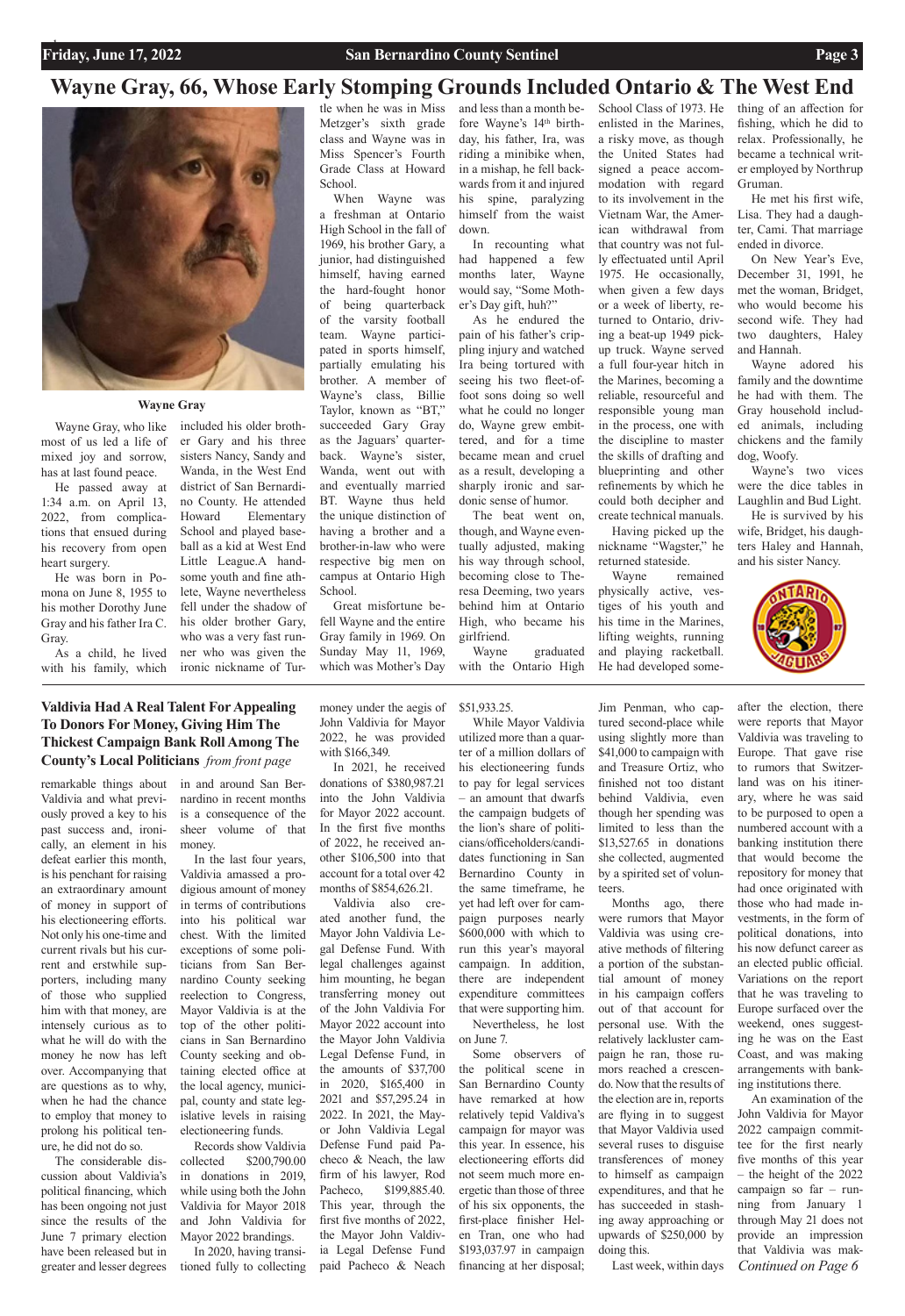# **Against Committed And Powerful Opposing Forces, Ibarra Hangs On**  *from front page*

# **If Suit To Enforce The County Charter Holds, Countywide Posts Thought Decided In June Must Go Before Voters Again In November**  *from front page*

16 at 4 p.m., of 219,058 total votes cast for sheriff, Harris had received 56,194 or 25.65 percent, including both mail-in ballots and ones entered at the polls located within the various voting precincts around the county, while Shannon Dicus, the appointed incumbent sheriff, had received 162,864 total votes.

In the June 7 election, Jason Anderson ran unopposed for district attorney, receiving 189,398 of 189,432 total votes cast, including those contained in mailin ballots and those made at the various located within the various voting precincts around the county. Anderson thus claimed 99.98 percent of the vote. Conaway, who ran as a write-in candidate, through yesterday had received 34 write-in votes or 0.02 percent of the vote.

In the virtually identically worded lawsuits he filed on his own and Harris's behalf, Conaway cited the phraseology "All county offices in this county, now or hereinafter existing, other than the office of supervisor, …shall be elected at the general election in which the governor is elected," in asserting that the court should find that "Any vote tally from the June 7, 2022 primary for countywide offices is of no legal effect, is unqualified to be certified and no declaration for the winner of the [district attorney/sheriff] race is a

lawful exercise of county power."

Furthermore, Conaway maintains the court is obliged to make a finding that no certifications of Anderson as the winner in the district attorney's race and Dicus in the sheriff's race "shall be submitted to the secretary of state."

Accordingly, according to Conaway in the suits filed on Harris's behalf and his own behalf,

the courts should declare that "The county defendants will need to do the necessary work and appropriate the necessary funding to conduct a November 2022 election for the county [district attorney/sheriff] and any other similarly situated countywide race."

Conaway provided exhibits to the lawsuits, including the county charter.

Harris today told the *Sentinel* that he expects that "We are going to have to run again in November. I suspect the judge will follow the law."

Harris said he hoped that what would be achieved by his and Conaway's lawsuits was more than simply forcing the county to abide by the technical language of the charter, in that he believed the June polling involved irregularities.

"I am not sure there wasn't a manipulation of the software during this election in my race for sheriff," Harris said. "I can't prove it, but if you look at the numbers, the way the votes came in on election night, my numbers did not change from the first dump at 8:30 [p.m. June 7] until the morning. That is pretty remarkable, pretty suspicious. When the later mail-in votes were counted, then my numbers started to change. I haven't really looked at it in depth or studied it. I want to pull all of those votes and I want to look at the elections in other counties to see if there were similar patterns. How did my percentage stay the same all night?"

the gubernatorial general elections. That none of the county's elected officials have adhered to the charter since the gubernatorial general election rule went into effect in 2013 and was applicable in the 2014, 2018 and now the 2022 elections is a demonstration, Conaway said, of the philosophy among the county's elected officials that they would not apply rules that negatively impact themselves personally, which he said is a sad commentary on the quality of the county's current elected leadership. "What they are saying is, 'I don't want to create any scrutiny if it messes with me, so I'm not going to say anything,'" Conaway said. "I think these two lawsuits creates the perfect storm for the county to engage in that scrutiny."

Conaway told the *Sentinel* that he anticipated that the case will go to Judge Gilbert Ochoa, who routinely handles election disputes in the county. The question he said he had sought to put before Judge Ochoa or whoever is to hear the matter is "Does the county have to follow its own charter or not?"

The *Sentinel* noted that the case Conaway laid out pertains to not only the district attorney and sheriff but the county superintendent of schools; the county treasurer who serves as tax collector and the county assessor, who is also the county clerk and county recorder. Conaway was asked if the suits he had filed would, if granted with regard to the district attorney and sheriff, apply to the other three countywide offices. He said that the issue was covered under the "draft order" he was requesting from the court and "The

order as drafted would affect all of them." Conaway said that if the judge ruled in his and Harris's favor on the district attorney's office and sheriff's races but did not include the other candidates for countywide office, "Then it would be up to those others to make a specific case. There could be a due process argument for someone who ran and lost or who didn't pull papers because they were too late. The charter applies to them as much as it applies to the candidates for district attorney or sheriff."

It is important that those who hold office have been established in those positions through a procedure that has legal integrity, Conaway said.

"When you are dealing with federal grants or even state grants, the votes for the appropriation of that money is made by the board of supervisors with direction for it to be utilized and administered by the duly elected heads of the various departments," Conaway said. "This would apply to grants for drug interdiction in the sheriff's office or prosecutions carried out by the gang unit in the DA's office. If state or federal grants went to someone who is not elected legally,

> *Continued on Page 12* the polling results from ten of Ward Two's 17 precincts had been counted. Those additions reflected an amazingly minuscule voter turnout, with a mere 58 votes having been registered at the ten precincts. Ibarra logged 30 of those and Elliott claimed 26. Two were what the registrar of voters' office called "unresolved write-in" votes. Elliot led by five votes, 362-to-357. Whereas previously he had claimed a majority of the votes cast, Elliott's total had dipped below 50 percent, which made for a crucial distinction. To win the race outright under San Bernardino's charter, a candidate must capture a majority vote, that is 50 percent and at least one more vote. But with Elliott's tally of 362 votes and Ibarra's total of 357 plus what were at that

there is a subtle question as to whether the state government or the federal government would then have grounds to rescind those grants and ask for the county to pay back that money, in some cases millions of dollars. The key question is: 'Now that this has been unequivocally pointed out to them and they are on notice, are they going to follow the law?' If this was not a lawful election, it undermines everything. Everyone that they say was elected in the primary is knocked out of office and the whole election process is compromised because this should go to an election

in November."

Conaway said that "They will make an argument that if even if the official election was illegal because it should have been held in November, it doesn't matter because it is the certification that counts, and if the victors were certified, then that is all that is needed. That is why these lawsuits are contesting the validity of the certification."

Conaway pointed out that those whose office and duties are laid and enumerated in the charter have a duty to abide by the charter, including seeing to it that they are elected to office during

The *Sentinel* sought the reaction of the office of San Bernardino County Counsel to the lawsuits. The receptionist answering the office's direct phone line this morning said that both lawsuits filed on behalf of Conaway and Harris had been received by the office but that they had not been assigned to any deputy county counselors.

## -*Mark Gutglueck*

Barrios was the incumbent Second Ward councilman. He was challenged by Ibarra and Cecilia Miranda-Dolan. Barrios's incumbent status did him no good, as Miranda-Dolan prevailed in the June balloting with 699 votes or 39.6 percent, outdistancing both Barrios, with 525 votes or 29.75 percent, and Ibarra, who outpolled Barrios as well, with 541 votes or 30.65 percent. That November, Ibarra surpassed Miranda-Dolan, after she outhustled her during the campaign by walking the ward's precincts door-to-door and making a personal connection with voters. When

the votes were tallied, Ibarra logged an impressive turnaround, gathering 2,371 votes or 62.12 percent of the 3,817 cast in the Second Ward to Miranda-Dolan's 1,446 or 37.88 percent.

This year, it appeared that Ibarra might not face any competition at all, as no one inside the confines of the Second Ward was willing to step up and challenge her. Ibarra's political enemies outside the ward, however, provided Seventh Ward resident Terry Elliott with a couple thousand dollars to allow him to rent an apartment in the Second Ward just prior to the opening of the filing period for this year's election. In that way, Elliott convinced City Clerk Genoveva Rocha he was eligible to run for the Second Ward position on the council dais. In addition to springing for El-

liott's rent for the abode in the Second Ward, his supporters, who were affiliated with Mayor John Valdivia and the police union, provided Elliott



with \$27,493 as of May

grassroots campaign, had spent through May 27 \$1,352.99 since the beginning of the year, primarily on signs and her filing fee for her candidacy.

Shortly after the polls closed on Tuesday night, June 7, the San Bernardino County Registrar of Voters released its first results, consisting of the mail ballots that had come in up to that point.

Of the ward's 13,263

voters, 670 had sent in mail ballots early enough to arrive before the polls had closed on election day. Elliott was off to a slim nine-vote lead, as he claimed 336 votes or 50.15 percent to Ibarra's 327 votes or 48.81 percent. Another seven votes or 1.04 percent in the form of write-ins went to Alissa Payne. At 10 p.m. on election night, no further mail-in ballots had come in, but

**Terry Elliott**

27 to run his campaign and endowed another independent expenditure committee calling itself the Committee for Ethical Government to Support Elliott and Oppose Ibarra for City Council 2022 with \$22,100 by May 27 with which to send out mailers attacking Ibarra.

Ibarra, who ran a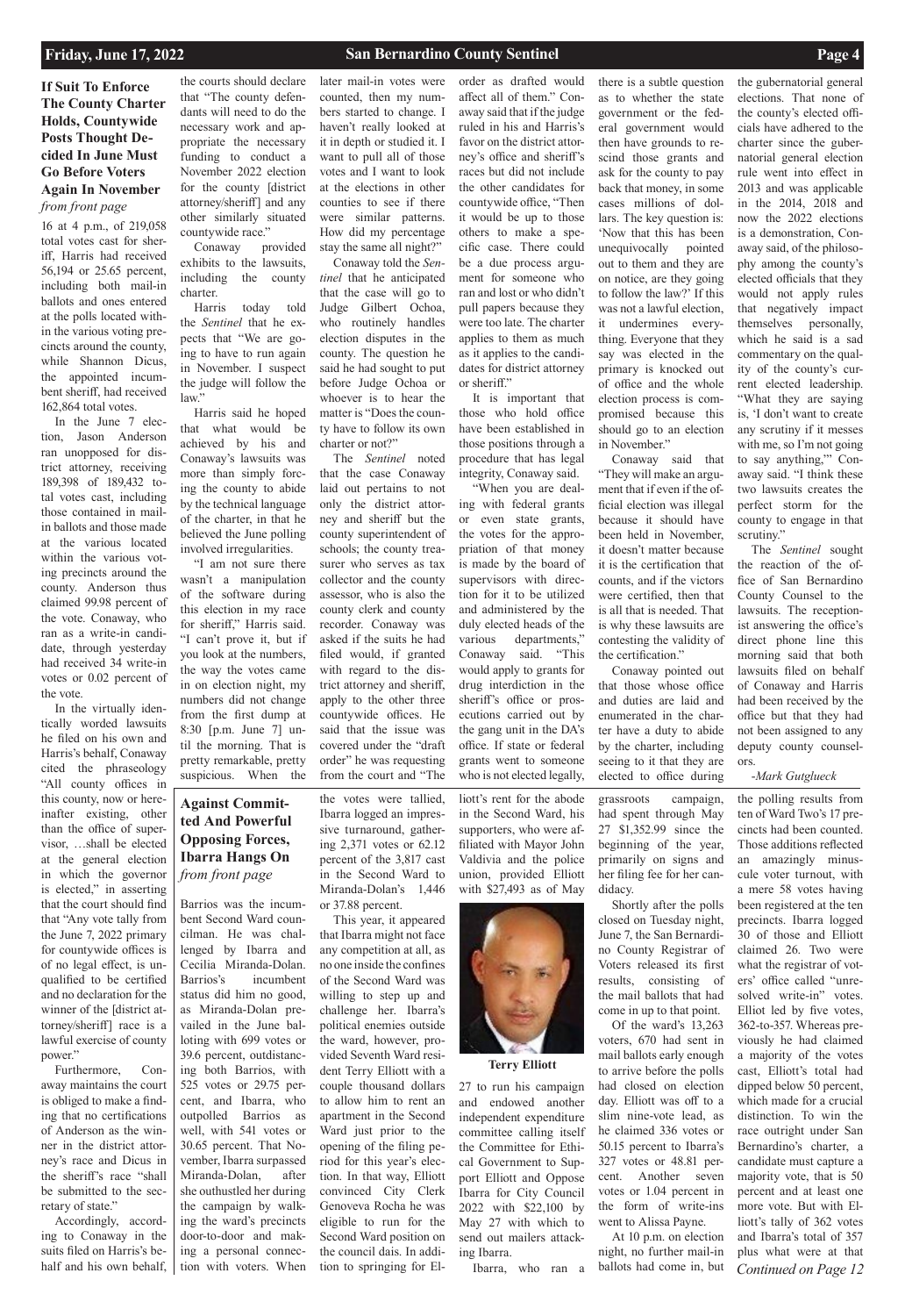# **While Valdivia's Campaign War Chest Dwarfed Those Of Other Local Politicians, The Damage To His Reputation That Resulted From Betraying The Residents He Represented To Get That Money Ruined His Viability As A Politician** *from page 3*

that in 2020 Chino pro-

vided Ballantyne with \$412,440.34 in total compensation, consisting of \$286,291 in salary,

\$48,759 in pay add-ons, benefits of \$68,160 and a \$9,230.34 contribution to his retirement.

Ballantyne came to Chino from San Marino, where he was city manager there, in 2012. He left Chino in the lurch in March, accepting the position of city manager in Fontana.

Chino Director of Human Resources Anthony Arroyo has been serving in the capacity of interim city manager.

ing maximum use of the means available to him to prevail in the primary election and capture either first or second place to assure that he would be in the general election to be held between the finalists in November. He made a \$175 disbursement to Kimberli Barnett for salary toward working on his campaign, and ones of \$2,500; \$2,500; 3,040.61; \$3,489.74; \$2,500; \$6,630.58 and \$35,391.16 to his campaign consultant Christopher Jones; \$500 and \$1,015 to Troast & Associates for campaign consulting and fundraising assistance; \$18,000 to Candid Research Solutions for polling; \$1,315 to T-Mobile for phone service; \$2,127.90; \$9,444.15; \$1,640.61 and \$8,900 to Minuteman Press for campaign literature; \$3,070 to Budget Watchdogs for campaign literature; \$686.76 to Express Printing for campaign equipment; \$168.90 to Next Day Flyers for campaign literature; \$217,50; \$506.25; \$487.50; \$685.45; \$1,033.75; and 1,172.95 to the KAL Group for professional accounting services; \$689.74 to Voter Link for campaign literature; \$2,718.03 and \$5,490.61 to the U.S. Post Office for postage; \$750; \$1,500; and \$650; \$2,800; to Hareline Graphics for campaign literature; \$720 to the Latino Family Voter Guide for campaign literature; \$155.61; \$1,173.06; and \$4,640.80 to All the Right Connections for campaign workers' salaries; \$2,450 to Inland Empire Community News for newspaper ads; \$1,699.92; \$700; \$700; \$800; \$800; \$1,000; \$1,000; \$1,000 and \$1,000 to HHKM Distribution for handbill delivery and walking precincts for the mayoral campaign; \$600 to Integrated Solutions for office supplies; \$6,500 and \$8,000 to Hashtag Pinpoint for internet and website assistance; \$4,000 and

\$2,500 to Facebook/Instagram; \$1,650 to the Voter Newsletter for campaign literature; \$100 to Jasmine Robinson for campaign consulting; \$1,375 to Senior Advocate for campaign work; \$266.89 to Dariela Mendez for campaign work; \$274.67 and 210.09 to Ulisses Gonzalez for campaign work; \$115.55 to Rodrigo Vizarrag for campaign work; \$400; \$200; and \$200 to Kenneth Valmonte for campaign work; \$108.58 and \$129.53 to Tatiana Vargas for campaign work; \$650; \$482.48: \$61.59; \$294.29; \$367.08; \$759.95 and \$599.94 to Lawrence Pacheco II in salary for campaign work including walking precincts; \$663.52; \$333.52 and \$792 to Jazmine Jimenez for campaign work; \$750; \$547.65; \$362.72; \$821.52; \$659.55; \$789.99 and \$517.18 to Anna Ecscobar for her work on the campaign; \$313.99 and \$439.59 to Karminoe Franco for campaign work; \$246.37 to Armandina Flores for campaign work; \$266.89 to Meldoy Jacobs for work on the campaign; \$227.5 to Maile Cogan for campaign work; \$306.14 to Jeremy Chavez for campaign work; and \$235.49 to Jesse Borrego for campaign work. Immediately available

documentation shows that there were \$27,560.07 in charges against the campaign account's Chase credit card this year for which there were no precise descriptions, including one for \$1,982.35; one for \$1,213.94; one for \$841.07; one for \$251.06; one for \$829.04; one for \$4,683.80; one for \$2,450; one for \$562.80; one for \$1,671.05; one for \$2,321.82; and one for \$10,753.14, plus double billing of three charges totaling \$4,683.85. As of May 21, Valdivia's campaign account showed an ending cash balance of \$192,808.29. Thus, assuming that all the reporting of campaign

er pay, \$40,111 in benefits and a \$17,285.71 for a total annual compensation of \$288,023.93. For reasons that are unclear, the city was secretive about how much it intends to provide Reich in salary, pay add-ons benefits and its contribution toward her pension while she is in her role as city manager. What is known is *front page*

activity in Valdivia's finance disclosure forms was a reflection of what occurred, he left nearly \$450,000 on the table when it came to conducting his 2022 mayoral election campaign, including money he simply did not spend or which he used not for campaign purposes but to construct a legal defense to accusations leveled against him. Over the last two years,

Valdivia as mayor was



**Rod Pacheco** Hell."

perception that his votes were for sale and that he was a dishonest politician who was on the take. While he denied those charges, he still felt it necessary to spend over a quarter of a million dollars on having his attorney, Rod Pacheco, form the basis for him to contest those charges both administratively as well as in court.

Meanwhile, in the court of public opinion, Valdivia was lagging well of the pace in the race for mayor.

The adverse publicity from the combination of the accusations leveled at him may have, indeed seems to have, damaged his reelection prospects. The amount of money his campaign spent on polling – \$18,000 to Candid Research Solutions – was more than would be typically spent on getting a determination of where the various candidates line up against one another. Polling carried out by other campaigns over the last several months indicated Valdivia was running as far back as in fourth place. It appears that Valdivia and his political team sought an exacting determination of where Valdivia stood heading into the June primary.

Valdivia had a reputation among many of his constituents of involvement in pay-to-play politics in which he freely traded whatever influence he had over the political process in San Bernardino for campaign contribution. According to two employees who once worked in the mayor's office but are now suing him – former Municipal Services Representative Myrna Cisneros and Mayoral Field Representative Don Smith – Valdivia received under-the-table payments from those with business pending before the city. Rumors now abound that he is seeking to convert his electioneering money to cash or some other form that he can take direct possession of. When reports surfaced that Valdivia, in the immediate aftermath of last week's election, had departed for the East Coast or to Europe to find banking repositories where he could hide away a good portion of his campaign money, the *Sentinel* sought to speak with him.

When that failed, the *Sentinel* this week contacted Kelly Lawler, an employee with the KAL Group, which is doing the accounting for the Valdivia mayoral campaign. Lawler serves as Valdivia's campaign treasurer.

The *Sentinel* asked Lawler, based on her knowledge and understanding of how typical political campaigns function, if she had tracked any anomalies in the way Valdivia's campaign funds had been utilized, the pattern and types of disbursements during the campaign, the general ebb and flow of money through the account and the timing of transferences through it.

The *Sentinel* asked Lawler if, based on everything she knew within the context of her serving as Valdivia's campaign treasurer, she believed Mayor Valdivia's campaign finances were utilized in a realistic and earnest fashion toward the goal of extending his time in office as mayor or whether she detected that some of the disbursements made from the account ran counter to what she considered to be a sensible application of that money if the actual goal was to secure Valdivia's reelection.

Lawler, on Thursday responded by saying she had contracted COV-ID-19, was working from home and might not be able to respond as quickly

as under normal circumstances. She had not responded by press time.

In a slightly similar but situationally different context, Lawler acknowledged that minding the political accounts of politicians such as Valdivia represent a considerable challenge.

"Being a political treasurer is like riding a bike, except the bike is on fire, you're on fire, everything is on fire, and you're in



# **Reich Entrusted With Top Municipal Spot In Chino** *from*

dogged by accusations that he had sexually harassed women working in his office at City Hall, had taken bribes from multiple businesses seeking project go-ahead or operating permits from the city, including companies seeking licenses to grow, distribute, sell wholesale or sell retail marijuana and to manufacture cannabis-related products, and that he had misappropriated city funds which he used for advancing himself politically or for non-city business related travel. Valdivia developed a reputation of being responsive to those who supported him politically by giving him money to run for office. This was at the basis of both Valdivia's strength and weakness as a politician. The donations fattened his campaign coffers, making it possible for him to engage in spirited campaigns during which he purchased billboard space, television and radio advertisements, handbills, printed and sent mailers and posted campaign signs virtually everywhere. While that served him well, the votes he made to support those donors and what they were asking for was often out of step with the best interests of his constituents. This cut against him. He was seen as someone who was more loyal to his campaign donors than he was to the average citizens he represented. There was a

The *Sentinel* also sought input from Valdivia's attorney, Rod Pacheco. In addition to exploring some of the same issues touched upon in the letter to Lawler, the *Sentinel* asked Pacheco if Valdivia over the last six to eight months recognized that he was not likely to be reelected, and if Valdivia nevertheless used the circumstance he was in to continue to raise money for political purposes, and is now diverting that money, in creative ways, to himself and his cronies.

Like Lawler, Pacheco did not respond or provide any indication as to whether Valdivia is in fact seeking out financial institutions into which he can deposit the money he has left over from his now declining political career. –*Mark Gutglueck*

## **Kelly Lawler**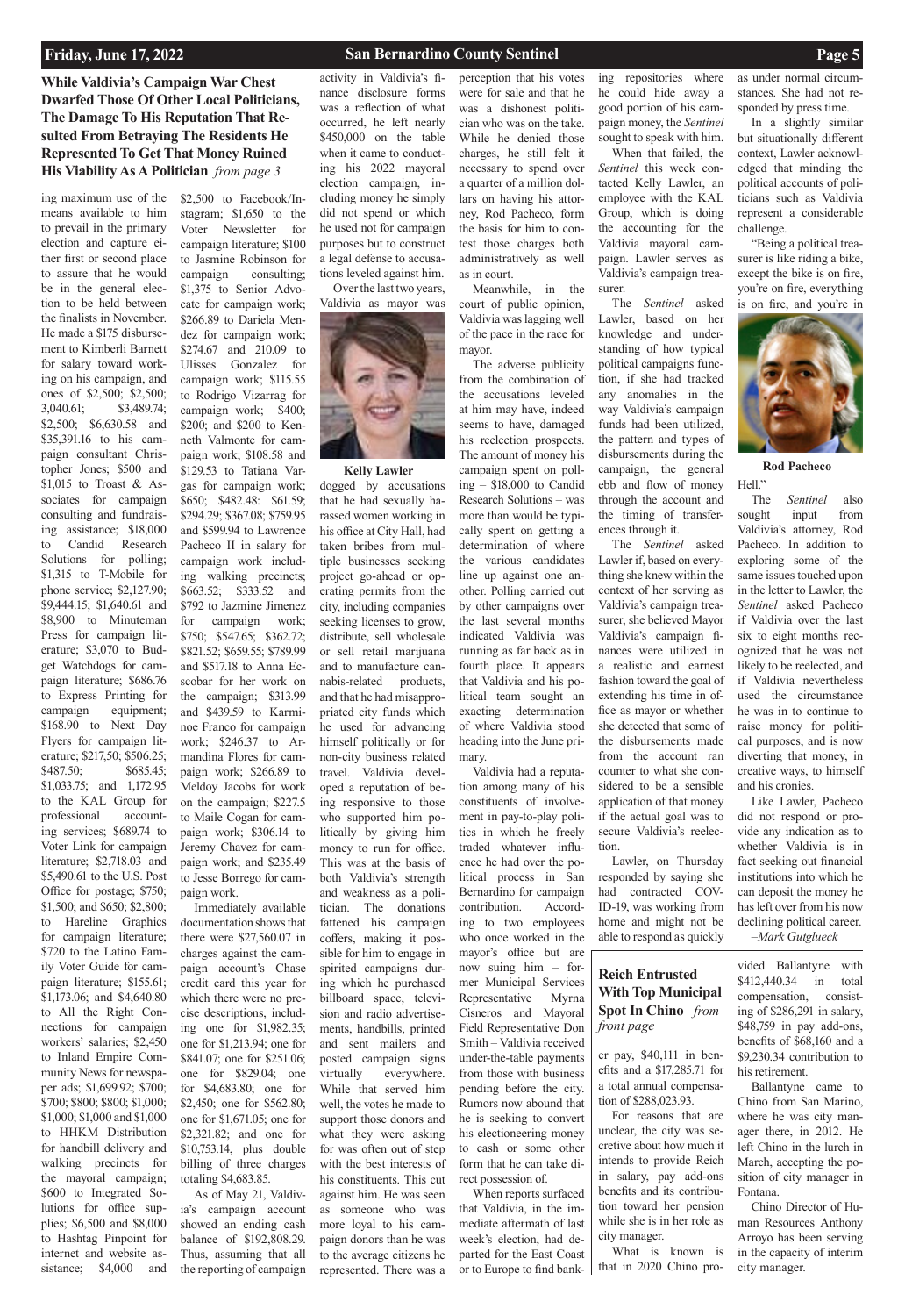# **El Monte Officers From Upland Slain**  *from front page*

*Continued on Page 12*

emptied his gun at both Paredes and Santana, he retrieved the service firearm of one of the officers.

A photograph of the scene shows a gun near Justin Flores' apparently lifeless body.

After Justin Flores exited the motel room, there was reportedly a volley of roughly 24 shots from other officers

with the department who had arrived.

Flores made his way to the parking lot. After having been shot, according to the department, Flores turned the gun he had on himself.

Paredes, 42, and Santana, 31, were taken to L.A. County-USC Medical Center, where they died. Both had sustained gunshots to their heads. Flores died at the scene. Justin Flores was a

member of the Whittierbased "Quiet Village" gang. The word "Quiet" was tattooed on his right cheek.

Flores had an auto theft conviction when he was 22, which landed him in prison in 2009. He was convicted in 2011 of burglarizing his grandparents' house, a crime for which he spent 10 months in prison. He was charged and ultimately convicted of felony firearm possession from an incident in 2020.

There had been efforts within the last two weeks to return Flores to prison for a parole violation. A follow-up on that came too late to prevent the deaths of Paredes and Santana. Based upon information provided to the *Sentinel's* associate publisher by a reliable source, both lived with their families in the City of Gracious Living. The *Sentinel* was unable to absolutely verify that report, but was given precise information as to the

neighborhood where the two allegedly resided.

Both Paredes and Santana were, the *Sentinel* confirmed, graduates of El Monte High School, though they graduated more than a decade apart. Both had ultimately served on their hometown police force.

Paredes spent the entirety of his law enforcement career with the El Monte Police Department, having begun as a cadet with the department. He was sworn in as an officer in July 2000. He is survived by his wife, daughter and son. Santana served for three years as a San Bernardino County sheriff's deputy before transferring to the El Monte Police Department less than a year ago. Before joining law enforcement, he worked as a physical plant worker for the city of El Monte for six years. He is survived by his wife, daughter and twin boys.

In front of man, God and everyone else, the San Bernardino City Council this week gave everyone a clear demonstration of the degree to which the city's marijuana-related business permitting process has been tainted by graft, corruption, favoritism, misrepresentation, bribery and every unsavory influence imaginable.

Like virtually the rest of San Bernardino County's reactionary civic leaders of the late 1990s, throughout the first decade of the Third Millennium and well past 2010, San Bernardino's mayor and members of the San Bernardino City Council refused to yield to the liberalization of California law pertaining to cannabis when California's voters passed Proposition 215, the Compassionate Use of Marijuana Act, in 1996. Proposition 215 allowed marijuana to be used for medicinal purposes in the Gold State, conditional upon a user obtaining a prescription from a licensed physician.At the discretion of a jurisdiction's political leadership, a county, city

Faced with the inevitability of legalized marijuana in the city, San Bernardino's officials still resisted, dragging their feet repeatedly in formulating the ground rules by which commercial marijuana activity – from cultivation of the plants, to processing of the plants into cannabisbased products, to packaging, to distribution, to wholesaling, to retailing – could take place in the

city.

Inevitably, members of the city council who had so vigorously resisted the marijuanification of the city came to realize that there was money to be made in the sale of the long-banned substance, and several of them sought to cash in on the bonanza. Those seeking permits soon learned that in the competition for permission to operate, those who greased the city's politicians had an advantage over those who did not.

Simultaneously, city officials began working into the permitting process a set of conditions and requirements that provided them with the discretion to grant or withhold the prized licenses and permits to engage in commercial marijuana/cannabis activity so they could make maximum exploitation of the situation and get a piece of the action for themselves.

Among the hoops that marijuana/cannabis entrepreneurs had to jump through was offering the city an assurance that each had a physical location to operate out of and that the location met a host of conditions, including proper zoning and being a minimum distance away from existing land uses and operations with which the sale or availability or presence of marijuana and cannabis would be incompatible, such as schools, daycare centers, churches, residences, establishments at which liquor is sold or served, and the like. This introduced a wrinkle into the equation, and increased the value of certain properties that met the various

# **SB Council Gave Commercial Cannabis Operation A Permit Without It Having A Physical Location**

town or district could allow marijuana dispensaries to operate. Despite that, from 1996 until 2012 in San Bernardino County, neither the county government nor any cities or incorporated towns would permit a dispensary or dispensaries to locate within their borders. That changed with the decision by the Needles City Council to permit dispensaries in 2012. That was followed in 2015 by the City of Adelanto consenting to marijuana cultivation operations within enclosed facilities in that city's industrial park district.

In the meantime, in the county seat of San Bernardino, one after another venturesome entrepreneur tested the gauntlet, setting up unlicensed and unpermitted marijuana shops at various spots throughout the sprawling 59.65-square miles city's commercial areas.

Incensed city leaders and the police department and code enforcement division sought to close the facilities, but a population determined to have marijuana access

supported the spirited show of one or two dispensary operators leaping into the breach to open up a facility or facilities in place of the one most recently shuttered.

In 2014, then-City Attorney Gary Saenz expressed the view that it was "futile" for the city to continue its ban on dispensaries. The following year, city residents in favor of cannabis availability began gathering what proved to be a sufficient number of signatures on a petition calling for the permitting of dispensaries in town.

True to its collective reactionary mindset, the council responded by placing its own dispensary permitting measure before the voters, one that was far more restrictive than what the proponents of the original marijuana dispensary permitting proposal were offering voters. Ultimately, in 2016, the city's voters embraced the citizen-authored measure. In the same election, California's voters statewide legalized the use of marijuana for its intoxicative effect.

criteria relating to a legal location for a marijuana/ cannabis-based commercial or industrial operation.

Many would-be marijuana/cannabis-related businesses failed to get permitting or licensing because they could not secure a location out of which to operate. Time and again, when a business applicant could not secure an acceptable location from which to run his or her business or if he or she made some misrepresentation about having ownership or a lease with regard to the location where the business was to operate, the city denied the permit. On some occasions, those who did manage to snag a license for a certain location sought to exploit their good fortune and never actually made good on opening such a business but rather sold the entitlement they had for the business and location to someone willing to pay an exorbitant price to get it.

The process had become corrupted, and everyone close to the situation or even casually observing it knew that was the case.

This week, the level of corruption became obvious for all to see.

Previously, the city had provided Ashe Society SB, LLC with a commercial cannabis business permit based upon its representation that it had secured the property at 590 South E Street to carry out its operations. On Wednesday night, Councilman Juan Figueroa officiated over the council meeting in the absence of Mayor John Valdivia. Over the past three years, a number of cannabis business applicants have said they have been shaken down by Valdivia and Figueroa, who requested money from them in return for facilitating their permit applications. The irregularity of one cannabis company having applied using another's location almost did not come up during the discussion of the item, as Stephanie Sanchez from the city's community

and economic develop-

ment department rushed through the issue, as if to usher the city council into taking a quick vote on the matter. "They [Ashe Society SB] met all the requirements," Sanchez said. "Everything is in line. It is very straightforward. Staff is recommending approval of the change in location."

When City Councilman Fred Shorett delved into the matter, however, it was revealed that not only does Ashe Society SB not have a lease for the 590 South E Street location, at present 590 South E Street is occupied by another company that has a functional commercial cannabis business permit.

No real explanation was given as to how the other company had assumed the location that Ashe Society SB previously said it had tied up or how the other company was able to obtain its licensing and permit at a location Ashe Society was presumably leasing. In the discussion, the name of the company now in the 590 South E Street location was not provided.

"Another retailer had taken the spot for which they originally applied," City Attorney Sonia Carvalho said. She did not give an explanation as to how that occurred beyond saying the other company swooped in "because there was a delay in processing their [i.e., Ashe Society SB's] permit."

While Carvalho said that Ashe Society SB's loss of its lease – if indeed it ever had one – at 590 South E Street was "beyond the control of the operator [i.e., Ashe Society SB]," she gave no explanation of how "another operator" was able to kipe Ashe Society SB's location nor why and how the city allowed that to occur. When Councilwoman Kimberly Calvin made an effort to question the Ashe Society corporate officials as to why the change in location to 444 N. H Street was being requested, an attorney named Tin Westen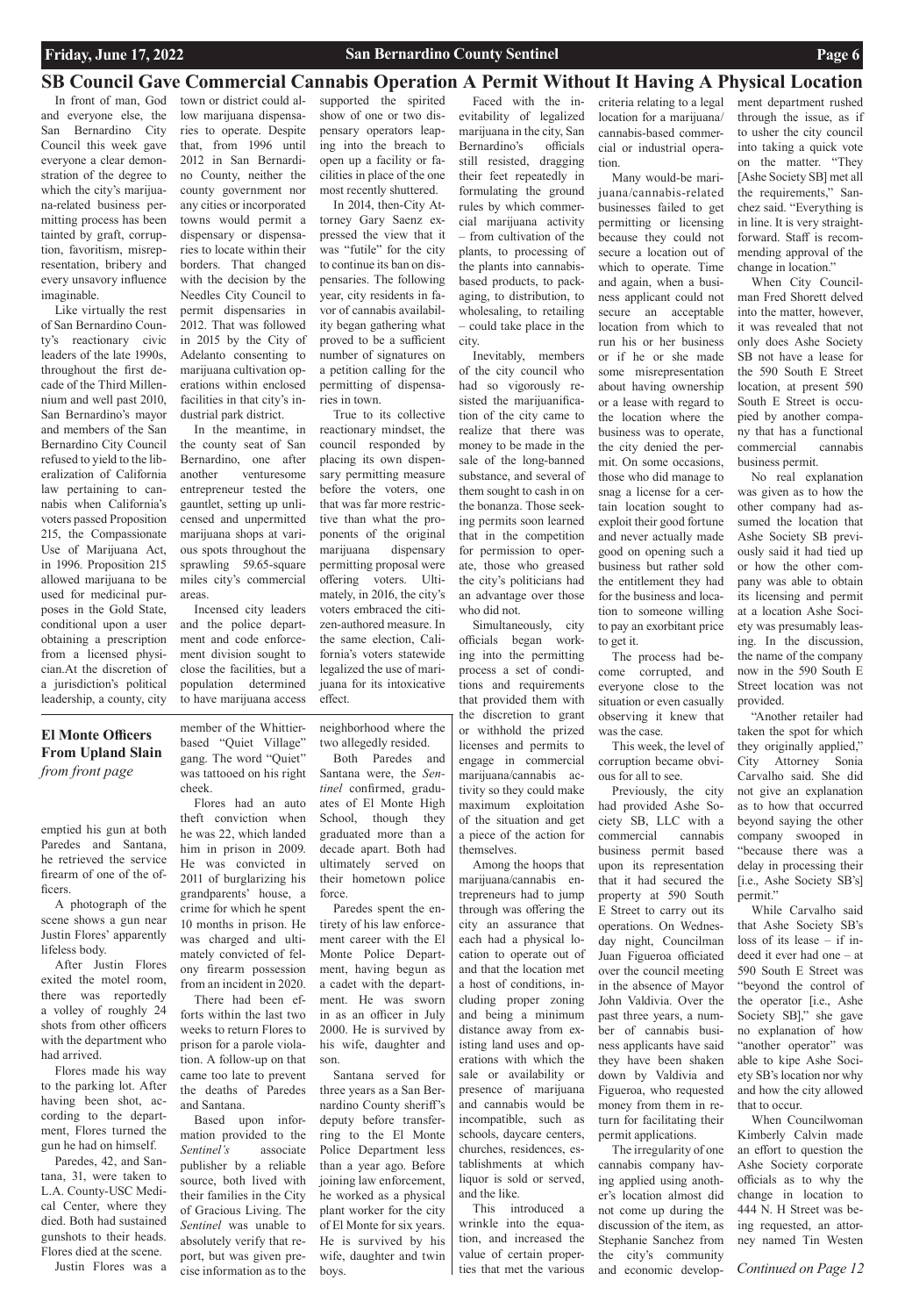**Public Notices Public Notices Public Notices Public Notices Public Notices Public Notices Public Notices**

NOTICE OF PETITION TO ADMINISTER ES-TATE OF: RICHARD JOHN<br>SCHUERGER CASE SCHUERGER<br>NO. I PROSB2200742 To all heirs, beneficiaries, creditors, contingent creditors, and persons who may otherwise be interested in the will or estate, or both of RICH-ARD JOHN SCHUERGER has been filed by JOHN H. TAYLOR III in the Superior Court of California, County of SAN BERNARDINO. THE PETITION FOR PRO-BATE requests that JOHN H. TAYLOR III be appointed as personal representative to administer the estate of the decedent. THE PETITION FOR

PROBATE requests that the decedent's wills and codicils, if any, be admitted to probate. The will and any codicils are available for examination in the file kept by the court.

THE PETITION requests authority to administer the estate under the Independent Administration of Estates Act. (This authority will allow the personal representative to take many actions without obtaining court approval. Before taking certain very important actions, however, the personal representative will be required to give notice to interested persons unless they have waived notice or consented to the proposed action.) The independent administration authority will be granted unless an interested person files an objection to the petition and shows good cause why the court should not grant the authority. A hearing on the petition will be held June 21, 2022 at 9:00 a.m. in Dept. No. S35 at Superior Court of California, County of San Bernardino, 247 West Third Street, San Bernardino, CA 92415, San Bernardino **District** 

SABRINA FE-LIX, Deputy Court Clerk IF YOU OBJECT to the granting of the petition, you should appear at the hearing and state your objections or file written objections with the court before the hearing. Your appearance may be in person or by your attorney. IF YOU ARE A CREDITOR or a contingent creditor of the decedent, you must file your claim with the court and mail a copy to the personal representative appointed by the court within the later of either (1) four months from the date of first issuance of letters to a general personal representative, as defined in section 58(b) of the California Probate Code, or (2) 60 days from the date of mailing or personal delivery to you of a notice under Section 9052 of the California Probate Code. Other California statutes and legal authority may affect your rights as a creditor. You may want to consult with an attorney knowledgeable in California law. YOU MAY EXAMINE the file kept by the court. If you are a person interested in the estate, you may file with the court a Request for Special Notice (form DE-154) of the filing of an inventory and appraisal of estate assets or of any petition or account as provided in Probate Code section 1250. A Request for Special Notice form is available from the court clerk. Filed: MAY 19, 2022 Attorney for John H. Taylor: R. SAM PRICE SBN 208603 PRICE LAW FIRM, APC 300 E STATE 300 E STATE STREET SUITE 620 REDLANDS, CA 92373 Phone (909) 328 7000<br>(909) 475 8800 Fax  $(909)$  475 sam@pricelawfirm.com Published in the San Bernardino County Sentinel on June 3, 10 and June 17, 2022.

PROSB2200759

TO ADMINISTER ES-TATE OF: GLORIA JEAN HOWARD aka GLORIA JEAN NORWARD<br>NO. PROS

Filed: MAY 19, 2022

THE PETITION requests authority to administer the estate under the Independent Administration of Estates Act. (This authority will allow the personal representative to take many actions without obtaining court approval. Before taking certain very important actions, however, the personal representative will be required to give notice to interested ner-

**JENNIFER** DANA, Deputy Court Clerk IF YOU OBJECT to the granting of the petition, you should appear at the hearing and state your objections or file written objections with the court before the hearing. Your appearance may be in person or by your attorney. IF YOU ARE A CREDITOR or a contingent creditor of the decedent, you must file your claim with the court and mail a copy to the personal representative appointed by the court within the later of either (1) four months from the date of first issuance of letters to a general personal representative, as defined in section 58(b) of the California Probate Code, or (2) 60 days from the date of mailing or personal delivery to you of a notice under Section 9052 of the California Probate Code. Other California statutes and legal authority may affect your rights as a creditor. You may want to consult with an attorney knowledgeable in California law. YOU MAY EXAMINE the file kept by the court. If you are a person interested in the estate, you may file with the court a Request for Special Notice (form DE-154) of the filing of an inventory and appraisal of estate assets or of any petition or account as provided in Pro-

### NOTICE OF PETITION

Mailing Address: 11100 4TH STREET G301 RANCHO CU-CAMONGA, CA 91730 The business is conducted by: A CORPORATION registered with the State of California 202016011125

To all heirs, beneficiaries, creditors, contingent creditors, and persons who may otherwise be interested in the will or estate, or both of GLO-RIA JEAN HOWARD aka GLORIA JEAN NORWARD has been filed by MICHAEL CHATMAN in the Superior Court of California, County of SAN BERNARDINO. THE PETITION FOR PRO-BATE requests that MICHAEL CHATMAN be appointed as personal representative to administer the estate of the de-

cedent.

law (see Section 14400 et seq., Business and Professions Code). Published in the San Bernardino County Sentinel on 3/11, 3/18, 3/25 & 4/1, 2022. Published in the San Berna

The following person is doing business as: MOO MOO COWS 6870 ROVATO PLACE RANCHO CU-CAMONGA, CA 91701: BLUE WHALE LOGISTICS INC

notice or consented to the pro-

YING GUAN, Chief Financial **Officer** Statement filed with the County Clerk of San Bernardino on: 03/08/2022 I hereby certify that this copy is a

be granted unless an interested person files an objection to the petition and shows good cause why the court should not grant the authority. A hearing on the petition will be held June 28, 2022 at 9:00 a.m. in Dept. No. S37 at Superior Court of California, County

District.

BEND DR MENIFFEE, CA 92585 The business is conducted by: AN INDIVIDUAL

TION [and] EPITOME LANDSCAP-<br>ING [and] EPITOME STAGING [and] EPITOME STAGING [and] EPITOME CONSULTING 1632 WILSON AVE UPLAND, CA 91784: GEO COE LLC 1632 WILSON AVE UPLAND, CA 91784 Mailing Address: 318 BALLENA

> Statement filed with the County Clerk of San Bernardino on: 03/02/2022

bate Code section 1250. A Request for Special Notice form is available from the court clerk. Filed: MAY 19, 2022 Attorney for Michael Chatman: R. SAM PRICE SBN 208603 PRICE LAW FIRM, APC 300 E STATE STREET SUITE 620 REDLANDS, CA 92373 Phone (909) 328 7000<br>x (909) 475 8800 Fax  $(909)$ sam@pricelawfirm.com Published in the San Bernardino County Sentinel on June 3, 10 and June 17, 2022.

### EDN20220001520

sons unless they have waived posed action.) The independent administration authority will County Sentinel on 3/11, 3/18, 3/25 & 4/1, 2022 and corrected on 4/22, 4/29, 5/6 & 5/13, 2022. Recorrected on 6/03, 6/10, 6/17 & 6/24, 2022

Published in the San Bernardino County Sentinel on 3/04, 3/11, 3/18 & 3/25, 2022. Corrected on 4/08, 4/15, 4/22  $& 4/29.2022$ 

The following person is doing business as: GOLD STANDARD EVENTS 11100 4TH STREET G301 RANCHO CUCAMONGA, CA 91730: VISIONAIRE CONSULTING

120821 BIG BEAR LAKE, CA 92315 The business is conducted by: A CORPORATION

91730

of San Bernardino, 247 West Third Street, San Bernardino, CA 92415, San Bernardino Filed: MAY 24, 2022<br>JENNIFER SEL-State of California as C4681738 The registrants commenced to transact business under the fictitious business name or names listed above on: N/A

> By signing, I declare that all information in this statement is true and correct. A registrant who declares as true information which he or she by sto be false is guilty of a crime (B&P Code 179130. I am also aware that all information on this statement becomes Public Record upon filing.

s/ THOMAS BRADLEY Statement filed with the Coun-Clerk of San Bernardino on:

 $04/15/2022$ I hereby certify that this copy is a correct copy of the original statement on file in my office San Bernardino

The registrant commenced to transact business under the fictitious business name or names listed above on: February 13, 2022 By signing, I declare that all information in this statement is true and correct. A registrant who declares as true information which he or she knows to be false is guilty of a crime (B&P Code 179130. I am also aware that all informa-

> clerk. A new fictitious business nam statement must be filed before that time. The filing of this statement does not of itself authorize the use in this state of a fictitious business name in violation of the rights of another under federal, state, or common law (see Section 14400 et seq., Business and Professions Code).

FBN 20220003180 The following person is doing business as: RIG RUNNER 2941 N. LOCUST AVE RIALTO, CA 92377: EZE TRUCKING, LLC 2941 N. LO-CUST AVE RIALTO, CA 92377<br>Mailing Address: 24955 145

tion on this statement becomes Public Record upon filing. S/ JENNIFER JONES , CEO Statement filed with the County Clerk of San Bernardino on: 02/18/2022 I hereby certify that this copy is a correct copy of the original statem file in my office San Bernardino County

Clerk By:/Deputy I8296 Notice-This fictitious name statement expires five years from the date it was filed in the office of the county clerk. A new fictitious business name statement must be filed before that time. The filing of this statement does not of itself authorize the use in this state of a fictitious business name in violation of the rights of another under federal, state, or common

> Notice-This fictitious name statement expires five years from the date It was filed in the office of the county

Published in the San Bernardino County Sentinel on 4/22, 4/29, 5/6 & 5/13, 2022. Corrected on 6/03, 6/10, 6/17 & 6/24, 2022.

## FBN20220002054

1826 W MOSSBERG AVE WEST COVINA, CA 91790 The business is conducted by: A CORPORATION registered with the

By signing, I declare that all information in this statement is true and correct. A registrant who declares as true information which he or she knows to be false is guilty of a crime (B&P Code 179130. I am also aware that all information on this statement becomes Public Record upon filing.

GROUP LLC 11100 4TH STREET G301 RANCHO CUCAMONGA, CA 2022.  $0.572 - 0.91 - 0.2 - 0.000$ Parcel Two:

 $0.572 - 0.91 - 2.3 - 0.000$ Published in the San Bernardi-

correct copy of the original statement on file in my office San Bernardino County Clerk By:/Deputy I1327 Notice-This fictitious name state-

> NOTICE OF PETI-TION TO ADMINISTER ADMINISTER ESTATE OF: JOHN FATU CASE NO. PROSB2200795 To all heirs, beneficiaries, credi-

ment expires five years from the date it was filed in the office of the county clerk. A new fictitious business name statement must be filed before that time. The filing of this statement does not of itself authorize the use in this state of a fictitious business name in violation of the rights of another under federal, state, or common law (see Section 14400 et seq., Business

and Professions Code). Published in the San Bernardin County Sentinel on 3/11, 3/18, 3/25 & 4/1, 2022 and corrected on 4/22, 4/29, 5/6 & 5/13, 2022. Recorrected on 6/03, 6/10, 6/17 & 6/24, 2022

FBN FBN20220003079

The following person is doing busi-ness as: ELEV8 SPORTS PERFOR-MANCE 12223 HIGHLAND AVE STE 106 RANCHO CUCAMONGA,<br>CA 92585: NICOLE M WALKER NICOLE M WALKER 27658 BIG BEND DR MENIFFEE, CA 92585 Mailing Address: 27658 BIG

The registrant commenced to transact business under the fictitious business name or names listed above on: N/A By signing, I declare that all information in this statement is true and correct. A registrant who declares as true information which he or she knows to be false is guilty of a crime (B&P Code 179130. I am also aware that all information on this statement becomes Public Record upon filing. s/ NICOLE M WALKER Statement filed with the County Clerk of San Bernardino on: 04//05/2022 I hereby certify that this copy is a correct copy of the original statement on file in my office San Bernardino County Clerk By: /Deputy J2534 Notice-This fictitious name statement expires five years from the date it was filed in the office of the county clerk. A new fictitious business name statement must be filed before that time. The filing of this statement does not of itself authorize the use in this state of a fictitious business name in violation of the rights of another under federal, state, or common law (see Section 14400 et seq., Business and Professions Code). Published in the San Bernardino County Sentinel on April 8, 15, 22 & 29,

Corrected on 6/03, 6/10, 6/17 & 6/24, 2022

FBN20220001810 The following person is doing business as: EPITOME CONSTRUC-

> DRIVE DIAMOND BAR, CA 91765 The business is conducted by: A LIMITED LIABILITY COMPANY The registrant commenced to trans-

act business under the fictitious business name or names listed above on: N/A By signing, I declare that all infor-

mation in this statement is true and correct. A registrant who declares as true information which he or she knows to be false is guilty of a crime (B&P Code 179130. I am also aware that all information on this statement becomes Public Record upon filing. s/ Geoffery T. Huang

I hereby certify that this copy is a correct copy of the original statement on file in my office San Bernardino County Clerk By:/Deputy I1327

Notice-This fictitious name statement expires five years from the date it was filed in the office of the county clerk. A new fictitious business name statement must be filed before that time. The filing of this statement does not of itself authorize the use in this state of a fictitious business name in violation of the rights of another under federal, state, or commonly law (see Section 14400 et seq., Business and Professions Code).

> to the proposed action.) The independent administration authority will be granted unless an interested person files an objection to the petition and shows good cause why the court should not grant the authority. A hearing on the petition will be held July 13, 2022 at 9:00 A.M. in Dept. No. S37 at Superior Court of California, County of San Bernardino, 247 West Third Street, San Bernardino, CA 92415, San Bernardino District. IF YOU OBJECT to the granting of the petition, you should appear at the hearing and state your objections or file written objections with the court before the hearing. Your appearance may be in person or by your attorney IF YOU ARE A CREDITOR or a contingent creditor of the decedent you must file your claim with the court and mail a copy to the personal representative appointed by the court within the later of either (1) four months from the date of first issuance of letters to a general personal representative, as defined in section 58(b) of the California Probate Code, or (2) 60 days from the date of mailing or personal delivery to you of a notice under Section 9052 of the California Probate Code. Other California statutes and legal authority may affect your rights as a creditor. You may want to consult with an attorney knowledgeable in California law. YOU MAY EXAMINE the file kept by the court. If you are a person interested in the estate, you

FBN FBN20220003546

The following person is doing business as: BIG BEAR PHYSICAL THERAPY & WELLNESS 39031 WATERVIEW DRIVE BIG BEAR LAKE, CA 92315: RECREATE PHYSICAL THERAPY & WELL-NESS, 2108 N ST. STE N SACRA-MENTO, CA 95816 Mailing Address: PO BOX

registered in California 4862859. The registrant commenced to transact business under the fictitious business name or names listed above on: APRIL 8, 2022

County Clerk By:/Deputy J2534 Notice-This fictitious name statement expires five years from the date it was filed in the office of the county

Published in the San Bernardino County Sentinel on 4/22, 4/29, 5/6 & 5/13, 2022.

Corrected on 6/03, 6/10, 6/17 & 6/24, 2022

Mailing Address: 24955 145 NORTH SUITE 300 THE WOOD-LANDS, TX 77380

The business is conducted by: A LIMITED LIABILITY COMPANY registered in Delaware 200907710317.

The registrant commenced to transact business under the fictitious business name or names listed above on: MAY 1, 2018

By signing, I declare that all information in this statement is true and correct. A registrant who declares as true information which he or she knows to be false is guilty of a crime (B&P Code 179130. I am also aware that all information on this statement becomes Public Record upon filing.

s/ DATREN WILLIAMS Statement filed with the County Clerk of San Bernardino on: 04/08/2022

I hereby certify that this copy is a correct copy of the original statement on file in my office San Bernardino County Clerk By:/Deputy I1327

### clerk. A new fictitious business name statement must be filed before that time. The filing of this statement does not of itself authorize the use in this state of a fictitious business name in violation of the rights of another under federal, state, or common law (see Section 14400 et seq., Business and Professions Code).

### NOTICE OF INTENT TO DISPOSE OF SURPLUS SCHOOL DISTRICT - PROP-ERTY

Notice is hereby given to any public district, public authority, public agency, public corporation, or any other political subdivisions in this state, the federal government, and qualifying nonprofit entities, in accordance with Government Code Section 54222 and Education Code Section 17464, that the Baker Valley Unified School District intends to dispose of the real property described below, by sale.

The subject property is located near the Baily Road Exit of California Interstate 15, near mile post 171.50 in the County of San Bernardino, State of California, Assessor's Parcel Numbers 0572- 091-02-0000; 0572-091-03-0000; and 0572-091-23-0000 ("MountainPass Property") and the property is offered under the legal priorities and for the purposes set forth in Government Code Sections 54220 to 54232, inclusive, and Education Code Section 17464. For the purposes of acquiring said property pursuant to Government Code Section 54220 to 54232, inclusive, any eligible interested party is required to notify the selling agency (the District) of its intention to acquire within sixty (60) days after the third publication of this notice which the District has published pursuant to Education Code Section 17464.

Please give such notice in writing and address to: Leopoldo C. Santiago Erickson Law Firm A.P.C. 2878 Camino Del Rio South, Suite

115 San Diego, California 92108 THE LANDREFERRED TO HEREIN BELOW IS SITUATED IN THE COUNTY OF SAN BER-NARDINO, STATE OF CALI-FORNIA, AND IS DESCRIBED AS FOLLOWS:

Parcel One:

S 1/2 NE 1/4 NE ¼ SW 1/4 SEC 13 TP 16N R 13E (EX PTN TO LOS ANGELES SMSA LTD SBE LAND CHG FOR 91 PG 7). Assessor's Parcel No.:

N 1/2 SE 1/4 NE 1/4 SW 1/4 SEC 13 TP 16N R 13E Assessor's Parcel No.:

0 5 7 2 - 0 9 1 - 0 3 - 0 0 0 0 Parcel Three:

MAP 2532 36 13 PARCEL NO 1 (POSS INT ONLY) \*\*\*\*\*

SBE LAND CHG FOR 91 PG 7 \*\*\*\*\* Assessor's Parcel No.:

no County Sentinel on 06/03/2022, 06/10/2022,

06/17/2022

tors, contingent creditors, and persons who may otherwise be interested in the will or estate, or both of JOHN FATU A PETITION FOR PROBATE has been filed by GEORGE FATU in the Superior Court of California, County of SAN BERNARDINO. THE PETITION FOR PROBATE requests that GEORGE FATU be appointed as personal representatives to administer the estate of the decedent.

THE PETITION requests authority to administer the estate under the Independent Administration of Estates Act. (This authority will allow the personal representative to take many actions without obtaining court approval. Before taking certain very important actions, however, the personal representative will be required to give notice to interested persons unless

# they have waived notice or consent-

ed to the proposed action.) The in-

dependent administration authority will be granted unless an interested person files an objection to the petition and shows good cause why the court should not grant the authority. A hearing on the petition will be held in Dept. No. S-36 at 9:00  $a$  m. on JULY 11, 2022 at Superior Court of California, County of San Bernardino, 247 West Third Street, San Bernardino, CA 92415, San Bernardino District. IF YOU OBJECT to the granting of the petition, you should appear at the hearing and state your objections or file written objections with the court before the hearing. Your appearance may be in person or by your attorney. IF YOU ARE A CREDITOR or a contingent creditor of the decedent, you must file your claim with the court and mail a copy to the personal representative appointed by the court within the later of either (1) four months from the date of first issuance of letters to a general personal representative, as defined in section 58(b) of the California Probate Code, or (2) 60 days from the date of mailing or personal delivery to you of a notice under Section 9052 of the California Probate Code. Other California statutes and legal authority may affect your rights as a creditor. You may want to consult with an attorney knowledgeable in California law. YOU MAY EXAMINE the file kept by the court. If you are a person interested in the estate, you may file with the court a Request for Special Notice (form DE-154) of the filing of an inventory and appraisal of estate assets or of any petition or account as provided in Probate Code section 1250. A Request for Special Notice form is available from the court clerk.

Attorney for the George Fatu: ANTONIETTE JAU-<br>REGUI (SB 192624) (SB 192624) 1894 S. COMMERCENT-<br>ER WEST. SUITE 108 WEST, SUITE 108 SAN BERNARDINO, CA 92408 Telephone No: (909) 890-2350<br>Fax No: (909) 890-0106 Fax No:  $(909)$ Published in the San Bernardino County Sentinel on June 10, June 17 & June 24, 2022.

NOTICE OF PETI-TION TO ADMINISTER ES-TATE OF: STEVEN CRAIG JONES, AKA STEVEN C. JONES, AKA STEVE JONES CASE NO. PROSB2200840 To all heirs, beneficiaries, creditors, contingent creditors, and persons who may otherwise be interested in the will or estate, or both of STEVEN CRAIG JONES, AKA STEVEN C. JONES, AKA STEVE JONES has been filed by PAUL JONES in the Superior Court of California, County of SAN BERNARDINO. THE PETITION FOR PRO-BATE requests that PAUL JONES be appointed as personal representative to administer the estate of the decedent. THE PETITION requests authority to administer the estate under the Independent Administration of Estates Act. (This authority will allow the personal representative to

IF YOU OBJECT to the granting of the petition, you should appear at the hearing and state your objections or file written objections with the court before the hearing. Your appearance may be in person or by your attorney.

IF YOU ARE A CREDITOR or a contingent creditor of the decedent, you must file your claim with the court and mail a copy to the personal representative appointed by the court within the later of either (1) four months from the date of first issuance of letters to a general personal representative, as defined in section 58(b) of the California Probate Code, or (2) 60 days from the date of mailing or personal delivery to you of a notice under Section 9052 of the California Probate Code. Other California statutes and legal authority may affect your rights as a creditor. You may want to consult with an attorney knowledgeable in California law. YOU MAY EXAMINE the file kept by the court. If you are a person interested in the estate, you may file with the court a Request for Special Notice (form DE-154) of the filing of an inventory and appraisal of estate assets or of any petition or account as provided in Probate Code section 1250. A Request for Special Notice form is available from the court clerk. Attorney for Paul Jones:

take many actions without obtaining court approval. Before taking certain very important actions however, the personal representative will be required to give notice to interested persons unless they have waived notice or consented to the proposed action.) The independent administration authority will be granted unless an interested person files an objection to the petition and shows good cause why the court should not grant the authority. A hearing on the petition will be held July 14, 2022 at 9:00 A.M. in Dept. No. S35 at Superior Court of California, County of San Bernardino, 247 West Third Street, San Bernardino, CA 92415, San Bernardino District. ity to administer the estate under the Independent Administration of Estates Act. (This authority will allow the personal representative to take many actions without obtaining court approval. Before taking certain very important actions, however, the personal representative will be required to give notice to interested persons unless they have waived notice or consented

Leah Larkin (SB# 231329) Law Offices of Leah Larkin 873 Beaumont Avenue

Beaumont, CA 92223 Phone (951) 845 5930 Fax (951) 845 5407 Leah@inlandlaw.com

Published in the San Bernardino County Sentinel on June 10, June 17 & June 24, 2022.

NOTICE OF PETITION TO ADMINISTER ESTATE OF: MIKE EUGENE WIL-LIAMS, aka MIKE E. WIL-LIAMS, aka MIKE WILLIAMS CASE NO. PROSB2200849 To all heirs, beneficiaries, creditors, contingent creditors, and persons who may otherwise be interested in the will or estate, or both of MIKE EUGENE WILLIAMS, aka MIKE E. WILLIAMS, aka MIKE WILLIAMS has been filed by MICHAEL J. WILLIAMS in the Superior Court of California, County of SAN BERNARDINO. THE PETITION FOR PRO-BATE requests that MICHAEL J. WILLIAMS be appointed as personal representative to administer the estate of the decedent. THE PETITION requests author-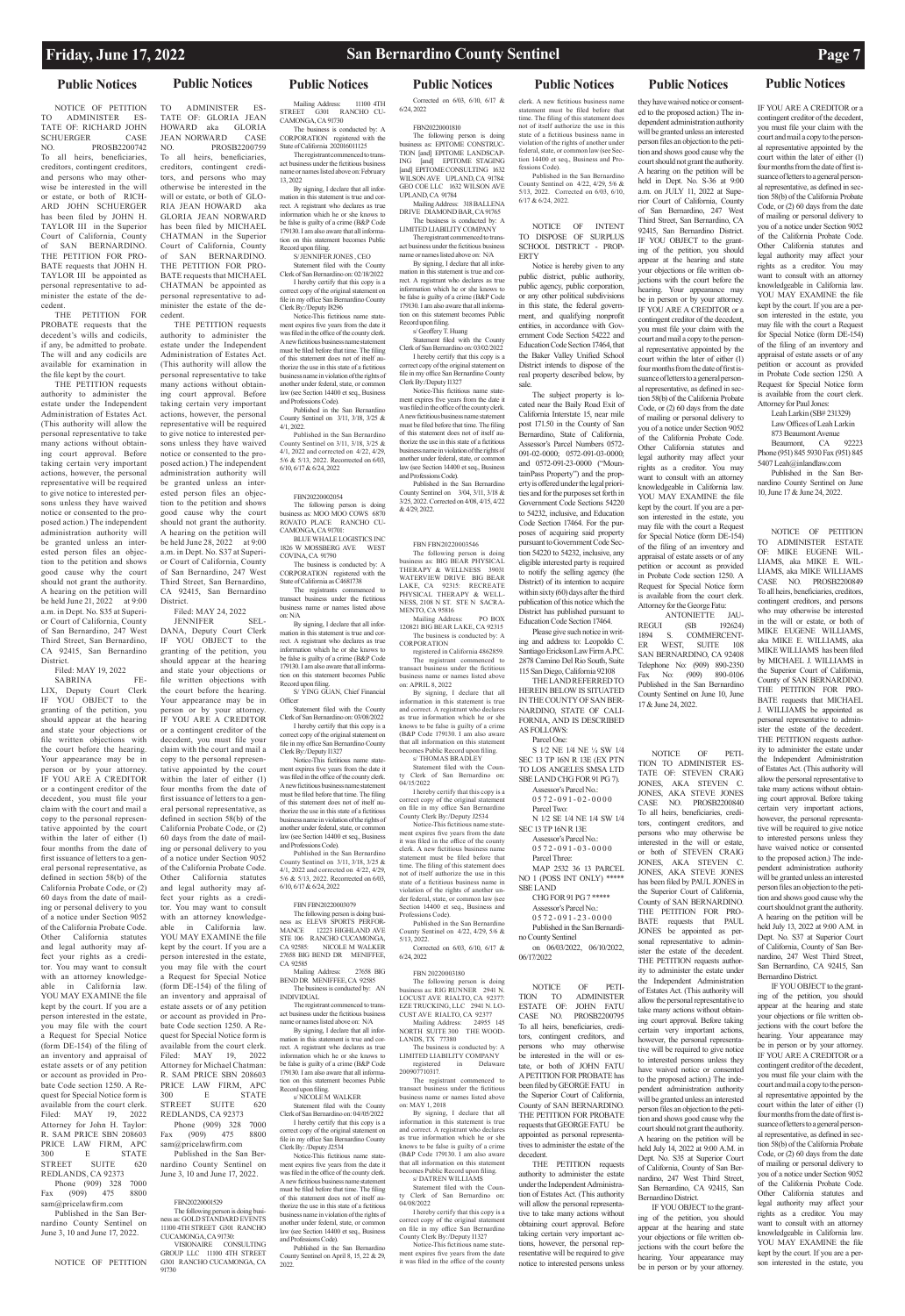SUITE 620

# **Public Notices Public Notices Public Notices Public Notices Public Notices Public Notices Public Notices**

may file with the court a Request for Special Notice (form DE-154) of the filing of an inventory and appraisal of estate assets or of any petition or account as provided in Probate Code section 1250. A Request for Special Notice form is available from the court clerk. Attorney for Michael J. Williams:

Leah Larkin (SB# 231329) Law Offices of Leah Larkin 873 Beaumont Avenue<br>Beaumont CA 92223 Beaumont, CA Phone (951) 845 5930 Fax (951) 845

5407 Leah@inlandlaw.com Published in the San Ber-

nardino County Sentinel on June 10, June 17 & June 24, 2022.

NOTICE OF PETITION TO ADMINISTER ESTATE OF: CAROL L. ROYAL CASE NO. PROSB2200598 To all heirs, beneficiaries, creditors, contingent creditors, and persons who may otherwise be interested in the will or estate, or both of CAROL L. ROYAL has been filed by BRET ROYAL in the Superior Court of California, County of SAN BERNARDINO. THE PETITION FOR PROBATE requests that BRET ROYAL be appointed as personal representative to administer the estate of the decedent.

THE PETITION requests authority to administer the estate under the Independent Administration of Estates Act. (This authority will allow the personal representative to take many actions without obtaining court approval. Before taking certain very important actions, however, the personal representative will be required to give notice to interested persons unless they have waived notice or consented to the proposed action.) The independent administration authority will be granted unless an interested person files an objection to the petition and shows good cause why the court should not grant the authority. A hearing on the petition will be held August 3, 2022 at 9:00 a.m. in Dept. No. S37 at Superior Court of California, County of San Bernardino, 247 West Third Street, San Bernardino, CA 92415, San Bernardino District.

Filed: APRIL 27, 2022 CART-WRIGHT, Deputy Court Clerk IF YOU OBJECT to the granting of the petition, you should appear at the hearing and state your objections or file written objections with the court before the hearing. Your appearance may be in person or by your attorney. IF YOU ARE A CREDITOR or a contingent creditor of the decedent, you must file your claim with the court and mail a copy to the personal representative appointed by the court within the later of either (1) four months from the date of first issuance of letters to a general personal representative, as defined in section 58(b) of the California Probate Code, or (2) 60 days from the date of mailing or personal delivery to you of a notice under Section 9052 of the California Probate Code. Other California statutes and legal authority may affect your rights as a creditor. You may want to consult with an attorney knowledgeable in California law. YOU MAY EXAMINE the file kept by the court. If you are a person interested in the estate, you may file with the court a Request for Special Notice (form DE-154) of the filing of an inventory and appraisal of estate assets or of any petition or account as provided in Probate Code section 1250. A Request for Special Notice form is available from the court clerk. Filed: APRIL 27, 2022 Attorney for BRET ROYAL: R. SAM PRICE SBN 208603 PRICE LAW FIRM, APC 300 E STATE STREET SUITE 620 REDLANDS, CA 92373

ment becomes Public Record upon filing. s/JOEL QUIROZ, OWNER This statement was filed with the County Clerk of SAN BERNARDINO on: 05/13/2022

### AMENDED FICTITIOUS BUSI-NESS NAME SETATRIMENT FILE NO-

Phone (909) 328 7000  $\text{Fax}$  (909) 475 8800 sam@pricelawfirm.com

Published in the San Bernardino County Sentinel on June 10, June 17 & June 24, 2022.

ORDER TO SHOW CAUSE FOR CHANGE OF NAME CASE NUMBER CIV BA 2200218

> name statement expires five years from the date it was filed in the office of the county clerk. A new fictitious business name statement must be filed before that time. The filing of this statement does not of itself authorize the use in this state of a fictitious name in violation of the rights of another under federal, state, or common law (see section 14400 et. Seq. Business & Professions Code).<br>0 5/0 6/2 0 2 2 , 0 5/1 3/2 0 2 2 ,

TO ALL INTERESTED PERSONS: Petitioner: PAULA ISHAK BEKHEET DAWOOD filed with this court for a decree changing names as follows:

PAULA ISHAK BEKHEET DAWOOD to MASRI ISHAK DAWOOD

THE COURT ORDERS that all persons interested in this matter appear before this court at the hearing indicated below to show cause, if any, why the petition for change of name should not be granted. Any person objecting to the name changes described above must file a written objection that includes the reasons for the objection at least two court days before the matter is scheduled to be heard and must appear at the hearing to show cause why the petition should not be granted. If no written objection is timely filed, the court may grant the petition without a hearing. Notice of Hearing: Date: July 18, 2022 Time: 1:30 P.M.

> Began Transacting Business: 04/11/2022 County Clerk, NOTICE- This fictitious business

Department: B-2 The address of the court is Superior Court of California, County of San Bernardino,

235 East Mountain View Street, Barstow, CA 92311,

Barstow District-Civil Division

IT IS FURTHER OR-DERED that a copy of this order be published in the San Bernardino County Sentinel in San Bernardino County California, once a week for four successive weeks prior to the date set for hearing of the petition. Dated: 05/18/2022

Judge James R. Baxter

Judge of the Superior Court. Published in the San Bernardi-

no County Sentinel on June 10, 17 & 24 and July 1, 2022.

# FICTITIOUS BUSINESS NAME

STATEMENT FILE NO-FBN20220004676 The following person(s) is(are) doing business as: L.A. Marketing Group, 10950 ARROW RTE #1962, RANCHO

CUCAMONGA, CA 91729 SAN BERNARDINO COUNTY Mailing Address: , JOEL D QUIROZ, 10950 ARROW RTE #1962, RANCHO CUCAMONGA, CA 91729 Business is Conducted By: AN

INDIVIDIAL Signed: BY SIGNING BELOW, I DECLARE THAT ALL INFOR-MATION IN THIS STATEMENT IS TRUE AND CORRECT. A registrant who declares as true information, which he or she knows to be false, is guilty of a crime. (B&P Code 17913) I am also

aware that all information on this state-

I hereby certify that this is a correct copy of the original statement on file in my office.

Began Transacting Business: N/A County Clerk,

NOTICE- This fictitious business name statement expires five years from the date it was filed in the office of the county clerk. A new fictitious business name statement must be filed before that time. The filing of this statement does not of itself authorize the use in this state of a fictitious name in violation of the rights of another under federal, state, or conlaw (see section 14400 et. Seq. Business & Professions Code).

# Telephone No: (909) 890-2350<br>Fax No: (909) 890-0106 Published in the San Bernardino County Sentinel on June 17, 24 & July 1, 2022. NOTICE OF PETITION TO ADMINISTER ESTATE OF: JAMES HOMER BOARTS

06/10/2022, 06/17/2022, 06/24/2022, 07/01/2022

FBN20220003232

The following person(s) is(are) do-

ing business as: LITTLE BEAR BOT-TLE SHOP, 28578 STATE HIGHWAY 18, UNIT A, SUITE 3, SKYFOREST, CA 92385 SAN BERNARDINO COUNTY

Mailing Address: PO BOX 857, SKYFOREST, CA 92385,

LITTLEBEAR LLC,

28578 STATE HIGHWAY 18, UNIT A, SUITE 3, SKYFOREST, CA 92385

STATE OF INC./ORG./REG. CA Business is Conducted By: A LIM-ITED LIABILITY COMPANY Signed: BY SIGNING BELOW, I DECLARE THAT ALL INFOR-MATION IN THIS STATEMENT IS TRUE AND CORRECT. A registrant who declares as true information, which he or she knows to be false, is guilty of

a crime. (B&P Code 17913) I am also

aware that all information on this statement becomes Public Record upon filing. s/NATHAN SAMUEL HAZ-ARD, CEO

This statement was filed with the County Clerk of SAN BERNARDINO on: 04/11/2022 I hereby certify that this is a correct copy of the original statement on file in my office. Began Transacting Business:

06/04/2021 County Clerk, NOTICE- This fictitious business

> Phone (909) 328 7000<br>x (909) 475 8800 Fax  $(909)$ sam@pricelawfirm.com

05/20/2022, 05/27/2022; 06/10/2022, 06/17/2022, 06/24/2022, 07/01/2022

AMENDED FICTITIOUS BUSI-NESS NAME STATEMENT FILE NO-

FBN20220003583 The following person(s) is(are) doing business as: KJ FLIP FLOPPING,

6302 APPLE AVE, RAILTO, CA 92377 SAN BERNARDINO COUNTY Mailing Address: 6302 APPLE AVE, RAILTO, CA 92377, JOSEPH F SANCHEZ, 6302 APPLE AVE, RAIL-TO, CA 92377, KERRI SANCHEZ 6302 APPLE AVE, RIALTO, CA 92377 Business is Conducted By: A

MARRIED COUPLE Signed: BY SIGNING BELOW. I DECLARE THAT ALL INFOR-MATION IN THIS STATEMENT IS TRUE AND CORRECT. A registrant who declares as true information, which he or she knows to be false, is guilty of a crime. (B&P Code 17913) I am also aware that all information on this state ment becomes Public Record upon fil-

> SASHA GUEZ, Deputy Court Clerk IF YOU OBJECT to the granting of the petition, you should appear at the hearing and state your objections or file written objections with the court before the hearing.

ing. s/JOSEPH F SANCHEZ, OWN-ER This statement was filed with the County Clerk of SAN BERNARDINO on: 04/18/2022

> I hereby certify that this is a correct copy of the original statement on file in my office.

name statement expires five years from the date it was filed in the office of the county clerk. A new fictitious business name statement must be filed before that time. The filing of this statement does not of itself authorize the use in this state of a fictitious name in violation of the rights of another under federal, state, or common law (see section 14400 et. Seq. Business & Professions Code).<br>0 5/0 6/2 0 2 2 , 0 5/1 3/2 0 2 2 , 05/20/2022, 05/27/2022; 06/10/2022,

Phone (909) 328 7000 Fax  $(909)$ sam@pricelawfirm.com Published in the San Ber-

06/17/2022, 06/24/2022, 07/01/2022

NOTICE OF PETITION TO ADMINISTER ESTATE OF: JAMES HERCHEL CART-ER CASE NO. PROSB2200842 To all heirs, beneficiaries, creditors, contingent creditors, and persons who may otherwise be interested in the will or estate, or both of JAMES HERCHEL CARTER A PETITION FOR PROBATE has been filed by MICHAEL JAMES CARTER in the Superior Court of California, County of SAN BERNARDINO. THE PETITION FOR PRO-BATE requests that MICHAEL JAMES CARTER be appointed as personal representa-

tives to administer the estate of

60 days from the date of mailing or personal delivery to you of a notice under Section 9052 of the California Probate Code. Other California statutes and legal authority may affect your rights as a creditor. You may want to consult with an attorney knowledgeable in California law. YOU MAY EXAMINE the file kept by the court. If you are a person interested in the estate, you may file with the court a Request for Special Notice (form DE-154) of the filing of an inventory and appraisal of estate assets or of any petition or account as provided in Probate Code section 1250. A Request for Special Notice form is available from the court clerk. Filed: JUNE 2, 2022 Attorney for Jason Jose: R. SAM PRICE SBN 208603 PRICE LAW FIRM, APC<br>300 E STATE 300 E STATE<br>STREET SUITE 620

the decedent. THE PETITION requests authority to administer the estate under the Independent Administration of Estates Act. (This authority will allow the personal representative to take many actions without obtaining court approval. Before taking certain very important actions, however, the personal representative will be required to give notice to interested persons unless they have waived notice or consented to the proposed action.) The independent administration authority will be granted unless an interested person files an objection to the petition and shows good cause why the court should not grant the authority. A hearing on the petition will be held in Dept. No. S-35 at

# Filed: MAY 31, 2022<br>SASHA RODRI-

NOTICE OF PETI-TION TO ADMINISTER ESTATE OF: WILLIAM<br>CLAUDE REIGLE III DEIGLE III

9:00 a.m. on JULY 14, 2022

### at Superior Court of California, County of San Bernardino, 247 West Third Street, San Bernardino, CA 92415, San Bernardino District. IF YOU OBJECT to the granting of the petition, you should appear at the hearing and state your objections or file written objections with the court before the hearing. Your appearance may be in person or by your attorney. IF YOU ARE A CREDITOR or a contingent creditor of the decedent, you must file your claim with the court and mail a copy to the personal representative appointed by the court within the later of either (1) four months from the date of first issuance of letters to a general personal representative, as defined in section 58(b) of the California Probate Code, or (2) 60 days from the date of mailing or personal delivery to you of a notice under Section 9052 of the California Probate Code. Other California statutes and legal authority may affect your rights as a creditor. You may want to consult with an attorney knowledgeable in California law. YOU MAY EXAMINE the file kept by the court. If you are a person interested in the estate, you may file with the court

a Request for Special Notice (form DE-154) of the filing of an inventory and appraisal of estate assets or of any petition or account as provided in Probate Code section 1250. A Request for Special Notice form is available from the court clerk. Attorney for the Michael James Carter:

ANTONIETTE JAU-<br>REGUI (SB 192624) (SB 192624) 1894 S. COMMERCENT-ER WEST, SUITE 108 SANBERNARDINO, CA92408 No:  $(909)$  890-0106

aka JAMES H. BOARTS CASE NO. PROSB2200807 To all heirs, beneficiaries, creditors, contingent creditors, and persons who may otherwise be interested in the will or estate, or both of JAMES HOMER BOARTS aka JAMES H. BOARTS has been filed by STEPHANIE LOUISE POULIN in the Superior Court of California, County of SAN BERNARDINO. THE PETITION FOR PRO-BATE requests that STEPHA-NIE LOUISE POULIN be appointed as personal representative to administer the estate of the decedent.

the decedent's will and codicils, if any, be admitted to probate. The will and any codicils are available for examination in

THE PETITION requests the file kept by the court.

THE PETITION requests authority to administer the estate under the Independent Administration of Estates Act. (This authority will allow the personal representative to take many actions without obtaining court approval. Before taking certain very important actions, however, the personal representative will be required to give notice to interested persons unless they have waived notice or consented to the proposed action.) The independent administration authority will be granted unless an interested person files an objection to the petition and shows good cause why the court should not grant the authority. A hearing on the petition will be held JULY 12, 2022 at 9:00 a.m. in Dept. No. S37 at Superior Court of California, County of San Bernardino, 247 West Third Street, San Bernardino, CA 92415, San Bernardino

District. Filed: MAY 31, 2022 AMY GAMEZ-

REYES, Deputy Court Clerk IF YOU OBJECT to the granting of the petition, you should appear at the hearing and state your objections or file written objections with the court before the hearing. Your appearance may be in person or by your attorney. IF YOU ARE A CREDITOR or a contingent creditor of the decedent, you must file your claim with the court and mail a copy to the personal representative appointed by the court within the later of either (1) four months from the date of first issuance of letters to a general personal representative, as defined in section 58(b) of the California Probate Code, or (2) 60 days from the date of mailing or personal delivery to you of a notice under Section 9052 of the California Probate Code. Other California statutes and legal authority may affect your rights as a creditor. You may want to consult with an attorney knowledgeable in California law. YOU MAY EXAMINE the file kept by the court. If you are a person interested in the estate, you may file with the court a Request for Special Notice (form DE-154) of the filing of an inventory and appraisal of estate assets or of any petition or account as provided in Probate Code section 1250. A Request for Special Notice form is available from the court clerk. Filed: MAY 31, 2022<br>Attorney for Stepha-Attorney for Stepha-<br>nie Louise Poulin: nie Louise R. SAM PRICE SBN 208603 PRICE LAW FIRM, APC 300 E STATE<br>STREET SUITE 620 STREET SUITE 620 REDLANDS, CA 92373

Published in the San Bernardino County Sentinel on June 17, 24 & July 1, 2022.

NOTICE OF PETI-TION TO ADMINISTER<br>ESTATE OF: RONNIE ESTATE OF: RONNIE<br>WAYNE YBARRA SR. YBARRA SR. CASE NO. PROSB2200812 To all heirs, beneficiaries, creditors, contingent creditors, and persons who may otherwise be interested in the will or estate, or both of RON-NIE WAYNE YBARRA SR. has been filed by REBECCA ARANDA in the Superior Court of California, County of SAN BERNARDINO. THE PETITION FOR PRO-BATE requests that REBECCA ARANDA be appointed as personal representative to administer the estate of the decedent.

THE PETITION requests authority to administer the estate under the Independent Administration of Estates Act. (This authority will allow the personal representative to take many actions without obtaining court approval. Before taking certain very important actions, however, the personal representative will be required to give notice to interested persons unless they have waived notice or consented to the proposed action.) The independent administration authority will be granted unless an interested person files an objection to the petition and shows good cause why the court should not grant the authority. A hearing on the petition will be held JULY 11, 2022 at 9:00 a.m. in Dept. No. S35 at Superior Court of California, County of San Bernardino, 247 West Third Street, San Bernardino, CA 92415, San Bernardino District.

Your appearance may be in person or by your attorney. IF YOU ARE A CREDITOR or a contingent creditor of the decedent, you must file your claim with the court and mail a copy to the personal representative appointed by the court within the later of either (1) four months from the date of first issuance of letters to a general personal representative, as defined in section 58(b) of the California Probate Code, or (2) 60 days from the date of mailing or personal delivery to you of a notice under Section 9052 of the California Probate Code. Other California statutes and legal authority may affect your rights as a creditor. You may want to consult with an attorney knowledgeable in California law. YOU MAY EXAMINE the file kept by the court. If you are a person interested in the estate, you may file with the court a Request for Special Notice (form DE-154) of the filing of an inventory and appraisal of estate assets or of any petition or account as provided in Probate Code section 1250. A Request for Special Notice form is available from the court clerk. Filed: MAY 31, 2022 Attorney for Rebecca Aranda: R. SAM PRICE SBN 208603 PRICE LAW FIRM, APC 300 E STATE<br>STREET SUITE 620 SUITE 620 REDLANDS, CA 92373

nardino County Sentinel on June 17, 24 & July 1, 2022. NOTICE OF PETITION

TO ADMINISTER ES-TATE OF: DEBRA HENRY CASE NO. PROSB2200811 To all heirs, beneficiaries, creditors, contingent creditors, and persons who may otherwise be interested in the will or estate, or both of DEBRA HENRY has been filed by JASON JOSE in the Superior Court of California, County of SAN BERNARDINO. THE PETITION FOR PRO-BATE requests that JASON JOSE be appointed as personal representative to administer the

estate of the decedent. THE PETITION requests authority to administer the estate under the Independent Administration of Estates Act. (This authority will allow the personal representative to take many actions without obtaining court approval. Before taking certain very important actions, however, the personal representative will be required to give notice to interested persons unless they have waived notice or consented to the proposed action.) The independent administration authority will be granted unless an interested person files an objection to the petition and shows good cause why the court should not grant the authority. A hearing on the petition will be held  $JULY$  6, 2022 at 9:00 a.m. in Dept. No. S35 at Superior Court of California, County

of San Bernardino, 247 West

Filed: JUNE 2, 2022<br>VALERIE URU-VALERIE

Third Street, San Bernardino, CA 92415, San Bernardino District.

ENA, Deputy Court Clerk IF YOU OBJECT to the granting of the petition, you should appear at the hearing and state your objections or file written objections with the court before the hearing. Your appearance may be in person or by your attorney. IF YOU ARE A CREDITOR or a contingent creditor of the decedent, you must file your claim with the court and mail a copy to the personal represen-

tative appointed by the court within the later of either (1) four months from the date of first issuance of letters to a general personal representative, as defined in section 58(b) of the California Probate Code, or (2)

REDLANDS, CA 92373 Phone (909) 328 7000 Fax (909) 475 8800 sam@pricelawfirm.com Published in the San Bernardino County Sentinel on June 17, 24 & July 1, 2022.

CASE NO. PROSB2200674 To all heirs, beneficiaries, creditors, contingent creditors, and persons who may otherwise be interested in the will or estate, or both of WIL-LIAM CLAUDE REIGLE III has been filed by DAVID JOHN REIGLE in the Superior Court of California, County of SAN BERNARDINO. THE PETITION FOR PRO-BATE requests that DAVID JOHN REIGLE be appointed as personal representative to administer the estate of the de-

cedent.

THE PETITION requests authority to administer the estate under the Independent Administration of Estates Act. (This authority will allow the personal representative to take many actions without obtaining court approval. Before taking certain very important actions, however, the personal representative will be required to give notice to interested persons unless they have waived notice or consented to the proposed action.) The independent administration authority will be granted unless an interested person files an objection to the petition and shows good cause why the court should not grant the authority. A hearing on the petition will be held JULY 25, 2022 at 9:00 a.m. in Dept. No. S36 at Superior Court of California, County

of San Bernardino, 247 West Third Street, San Bernardino, CA 92415, San Bernardino District.

Filed: MAY 6, 2022<br>SASHA RODRI-

SASHA GUEZ, Deputy Court Clerk IF YOU OBJECT to the granting of the petition, you should appear at the hearing and state your objections or file written objections with court before the hearing

Your appearance may be in person or by your attorney. IF YOU ARE A CREDITOR or a contingent creditor of the decedent, you must file your claim with the court and mail a copy to the personal representative appointed by the court within the later of either (1) four months from the date of first issuance of letters to a general personal representative, as defined in section 58(b) of the California Probate Code, or (2) 60 days from the date of mailing or personal delivery to you of a notice under Section 9052 of the California Probate Code. Other California statutes and legal authority may affect your rights as a creditor. You may want to consult with an attorney knowledgeable in California law. YOU MAY EXAMINE the file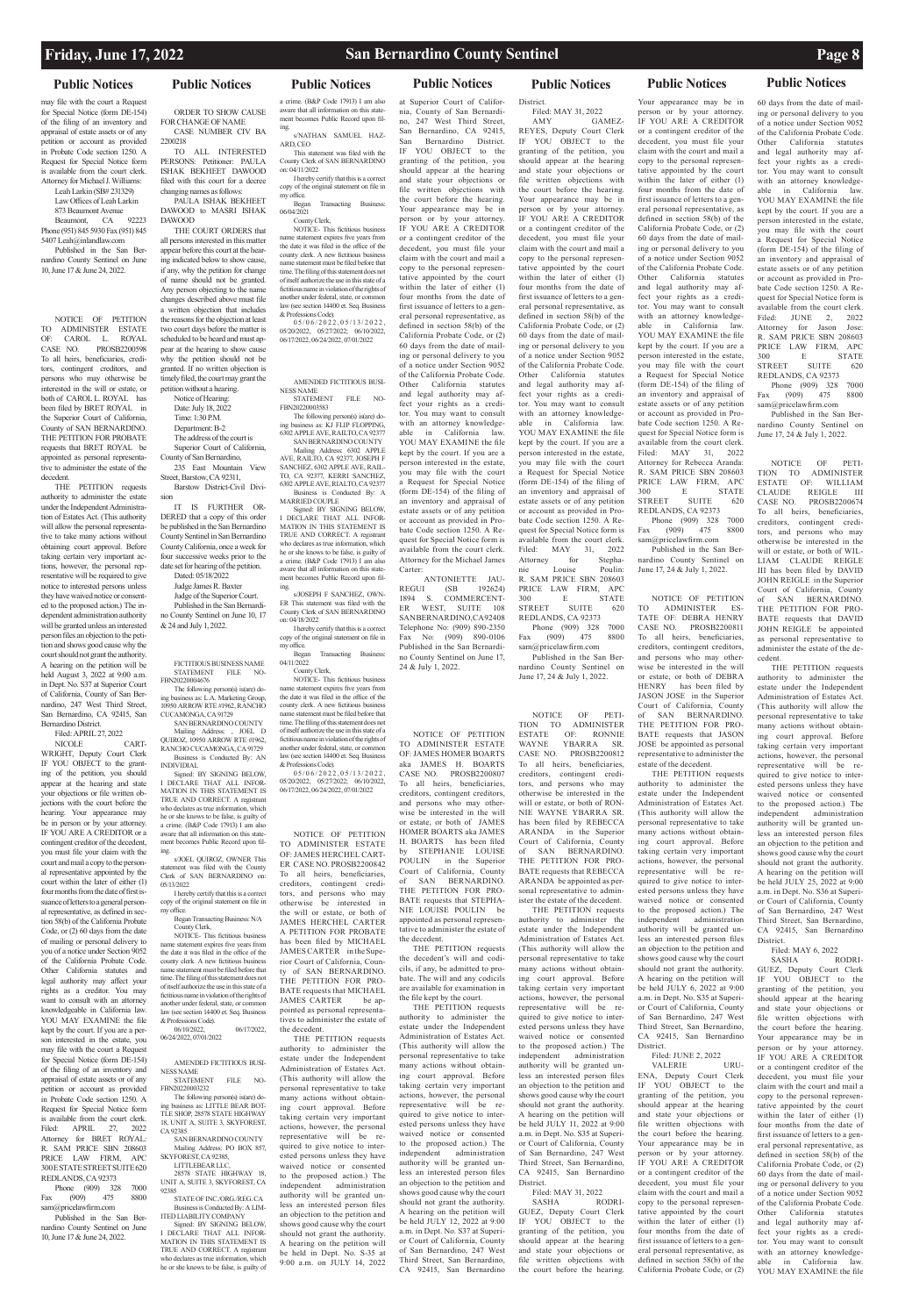kept by the court. If you are a person interested in the estate, you may file with the court a Request for Special Notice (form DE-154) of the filing of an inventory and appraisal of estate assets or of any petition or account as provided in Probate Code section 1250. A Request for Special Notice form is available from the court clerk. Filed: MAY 6, 2022 Attorney for David John Reigle: R. SAM PRICE SBN 208603 PRICE LAW FIRM, APC<br>300 F STATE **STATE** STREET SUITE 620 REDLANDS, CA 92373

Phone (909) 328 7000<br>(909) 475 8800 Fax  $(909)$  475 sam@pricelawfirm.com Published in the San Ber-

nardino County Sentinel on June 17, 24 & July 1, 2022.

T.S. No. 21-00589-CP-CA Title No. 240189 A.P.N. 1008-632-18-0-000 NOTICE OF TRUSTEE'S SALE. YOU ARE IN DEFAULT UNDER A DEED OF TRUST DATED 12/02/2010. UNLESS YOU TAKE ACTION TO PRO-TECT YOUR PROPERTY, IT MAY BE SOLD AT A PUB-LIC SALE. IF YOU NEED AN EXPLANATION OF THE NATURE OF THE PRO-CEEDING AGAINST YOU, YOU SHOULD CONTACT A LAWYER. A public auction sale to the highest bidder for cash, (cashier's check(s) must be made payable to National Default Servicing Corporation), drawn on a state or national bank, a check drawn by a state or federal credit union, or a check drawn by a state or federal savings and loan association, savings association, or savings bank specified in Section 5102 of the Financial Code and authorized to do business in this state; will be held by the duly appointed trustee as shown below, of all right, title, and interest conveyed to and now held by the trustee in the hereinafter described property under and pursuant to a Deed of Trust described below. The sale will be made in an "as is" condition, but without covenant or warranty, expressed or implied, regarding title, possession, or encumbrances, to pay the remaining principal sum of the note(s) secured by the Deed of Trust, with interest and late charges thereon, as provided in the note(s), advances, under the terms of the Deed of Trust, interest thereon, fees, charges and expenses of the Trustee for the total amount (at the time of the initial publication of the Notice of Sale) reasonably estimated to be set forth below. The amount may be greater on the day of sale. Trustor: Loa J. Boice, a widow Duly Appointed Trustee: National Default Servicing Corporation Recorded 12/08/2010 as Instrument No. 2010-0519398 (or Book, Page) of the Official Records of San Bernardino County, CA. Date of Sale: 07/21/2022 at 1:00 PM Place of Sale: At the Main (South) Entrance to the City of Chino Civic Center, 13220 Central Avenue, Chino, CA. 91710 Estimated amount of unnce and other charges \$223,524.41 Street Address or other common designation of real property: 9528 Carrillo Ave Montclair, CA 91763 A.P.N.: 1008-632-18-0-000 The undersigned Trustee disclaims any liability for any incorrectness of the street address or other common designation, if any, shown above. If no street address or other common designation is shown, directions to the location of the property may be obtained by sending a written request to the beneficiary within 10 days of the date of first publication of this Notice of Sale. If the Trustee is unable to convey title for any reason, the successful bidder's sole and exclusive remedy shall be the return of monies paid to the Trustee, and the successful bidder shall have no further recourse. The requirements of

**Public Notices Public Notices Public Notices Public Notices Public Notices Public Notices Public Notices**

# California Civil Code Section 2923.5(b)/2923.55(c) were fulfilled when the Notice of Default was recorded. NOTICE TO POTENTIAL BIDDERS: If you are considering bidding on

Free Phone: 888-264-4010<br>Sales Line 855-219-8501; 855-219-8501; Sales Website: www.ndscorp. com By: Jennifer Hamlin, Trustee Sales Representative 06/17/2022, 06/24/2022, 07/01/2022 CPP352635

YOU MAY EXAMINE the file kept by the court. If you are a person interested in the estate, you may file with the court a Request for Special Notice (form DE-154) of the filing of an inventory and appraisal of estate assets or of any petition or account as provided in Pro-

CA 91730: SOLAR SOLUTIONS<br>INC 10837 LAUREL ST #207 1750. BOLAN BOLD ..... RANCHO CUCAMONGA, CA 91730 The business is conducted by: A CORPORATION registered with the State of California 2152736 The registrant commenced to transact business under the fictitious business name or names listed

tatement expires five years from the date it was filed in the office of the county clerk. A new fictitious business name statement must be filed before that time. The filing of this statement does not of itself authorize the use in this state of a fictitious business name in violation of the rights of another under federal, state, or common law (see Section 14400 et seq., Business and Professions Code).

FICTITIOUS BUSINESS NAME STATEMENT FILE NO-

LOW, I DECLARE THAT ALL INFORMATION IN THIS STATE-MENT IS TRUE AND CORRECT. A registrant who declares as true information, which he or she knows to be false, is guilty of a crime. (B&P Code 17913) I am also aware that all information on this statement becomes Public Record upon filing.  $s/MARY$  E. TORRES, OWN.

NOTICE- This fictitious business name statement expires five years from the date it was filed in the office of the county clerk. A new fictitious business name statement must be filed before that time. The filing of this statement does not of itself authorize the use in this state of a fictitious name in violation of the rights of another under federal, state, or common law (see section 14400 et. Seq. Business & Professions Code).<br>06/17/2022.

06/24/2022. 07/01/2022, 07/08/2022

### FBN 20220004298 The following person is doing business as: TRAPGUMMIES 15847 AR-

The registrant com act business under the fictitious business name or names listed above on: APR 29, 2022

Special Notice form is LARRY D LEWELLYN 179130. I am also aware that all information on this statement becomes Public Record upon filing.

> I hereby certify that this copy is a rect copy of the original statement on correct copy of the original statem file in my office San Bernardino County

this property lien, you should understand that there are risks involved in bidding at a trustee auction. You will be bidding on a lien, not on the property itself. Placing the highest bid at a trustee auction does not automatically entitle you to free and clear ownership of the property. You should also be aware that the lien being auctioned off may be a junior lien. If you are the highest bidder at the auction, you are or may be responsible for paying off all liens senior to the lien being auctioned off, before you can receive clear title to the property. You are encouraged to investigate the existence, priority, and size of outstanding liens that may exist on this property by contacting the county recorder's office or a title insurance company, either of which may charge you a fee for this information. If you consult either of these resources, you should be aware that the same lender may hold more than one mortgage or deed of trust on the property. NOTICE TO PROP-ERTY OWNER: The sale date shown on this notice of sale may be postponed one or more times by the mortgagee, beneficiary, trustee, or a court, pursuant to Section 2924g of the California Civil Code. The law requires that information about trustee sale postponements be made available to you and to the public, as a courtesy to those not present at the sale. If you wish to learn whether your sale date has been postponed, and, if applicable, the rescheduled time and date for the sale of this property, you may call or visit this Internet Web site www.ndscorp.com/sales, using the file number assigned to this case 21-00589-CP-CA. Information about postponements that are very short in duration or that occur close in time to the scheduled sale may not immediately be reflected in the telephone information or on the Internet Web site. The best way to verify postponement information is to attend the scheduled sale. NOTICE TO TEN-ANT\*: You may have a right to purchase this property after the trustee auction pursuant to Section 2924m of the California Civil Code. If you are an "eligible tenant buyer," you can purchase the property if you match the last and highest bid placed at the trustee auction. If you are an "eligible bidder." you may be able to purchase the property if you exceed the last and highest bid placed at the trustee auction. There are three steps to exercising this right of purchase. First, 48 hours after the date of the trustee sale, you can call 888-264-4010, or visit this internet website www.ndscorp.com, using the file number assigned to this case 21-00589-CP-CA to find the date on which the trustee's sale was held, the amount of the last and highest bid, and the address of the trustee. Second, you must send a written notice of intent to place a bid so that the trustee receives it no more than 15 days after the trustee's sale. Third, you must submit a bid so that the trustee receives it no more than 45 days after the trustee's sale. If you think you may qualify as an "eligible tenant buyer" or "eligible bidder," you should consider contacting an attorney or appropriate real estate professional immediately for advice regarding this potential right to purchase. \*Pursuant to Section 2924m of the California Civil Code, the potential rights described herein shall apply only to public auctions taking place on or after January 1, 2021, through December 31, 2025, unless later extended. Date: 06/08/2022 National Default Servicing Corporation c/o Tiffany & Bosco, P.A., its agent, 1455 Frazee Road, Suite 820 San Diego, CA 92108 Toll bate Code section 1250. A Reavailable from the court clerk. ESQ 17,24, Jul 1, 2022 The following entity is doing business as COMPLETE PROPER-TY SERVICES 10837 LAUREL ST #200 RANCHO CUCAMONGA,

LEY AVE SAN BERNARDINO, CA 92410311 W CIVIC CENTER DR STE B SANTA ANA, CA 92701 PRINCIPAL PLACE OF BUSI-

The registrant comm act business under the fictitious business name or names listed above on: N/A

NOTICE OF PETI-TION TO ADMINISTER ESTATE OF DOROTHY LOLLIS

By signing, I declare that all information in this statement is true and correct. A registrant who declares as true information which he or she knows to be false is guilty of a crime (B&P Code 179130. I am also aware that all information on this statement becomes Public

Statement filed with the Cou Clerk of San Bernardino on: MAY 13, 2022

Case No. PROSB2200799 To all heirs, beneficiaries, creditors, contingent creditors, and persons who may otherwise be interested in the will or estate, or both, of DOROTHY

LOLLIS A PETITION FOR PRO-BATE has been filed by Earl Whitehead in the Superior Court of California, County of SAN BERNARDINO.

THE PETITION FOR PROBATE requests that Earl Whitehead be appointed as personal representative to admin-

> Published in the San Be County Sentinel 05/27/2022, 06/03/2022, 06/10/2022, 06/17/2022 B22202203CV

ister the estate of the decedent. THE PETITION requests authority to administer the estate under the Independent Administration of Estates Act. (This authority will allow the personal representative to take many actions without obtaining court approval. Before taking certain very important actions, however, the personal representa-tive will be required to give notice to interested persons unless they have waived notice or consented to the proposed action.) The independent administration authority will be granted unless an interested

> OWNER<br>Stateme ent filed with the C Clerk of San Bernardino on: APRIL 27, 2022

person files an objection to the petition and shows good cause why the court should not grant the authority. A HEARING on the petition will be held on July 6, 2022 at 9:00 AM in Dept. No. S37

> The following person is doing business as: CORNER EATERY. 6889 RAMONA AVE ALTA LOMA, CA 91701311 W CIVIC CENTER DR STE B SANTA ANA, CA 92701 PRINCIPAL PLACE OF BUSI-

located at 247 W. Third St., San Bernardino, CA 92415. IF YOU OBJECT to the granting of the petition, you should appear at the hearing and state your objections or

> The registrant comm act business under the fictitious business name or names listed above on: N/A

By signing, I declare that all information in this statement is true and correct. A registrant who declares as true information which he or she knows to be false is guilty of a crime (B&P Code 179130. I am also aware that all informa-

file written objections with the court before the hearing. Your appearance may be in person or by your attorney. IF YOU ARE A CREDI-

> Statement filed with the County Clerk of San Bernardino on: MAY 18, 2022

TOR or a contingent creditor of the decedent, you must file your claim with the court and mail a copy to the personal representative appointed by the court within the later of either (1) four months from the date of first issuance of letters to a general personal representative, as defined in section 58(b) of the California Probate Code, or (2) 60 days from the date of mailing or personal delivery to you of a notice under section 9052 of the California Probate Code.

> Published in the San Bern County Sentinel 05/27/2022, 06/03/2022,<br>06/10/2022 06/17/2022 CN-06/10/2022, 06/17/2022 BB22202201FA

Other California statutes

## 20220004698 The following person is doing business as: DOGWOOD BAR & GRILL. 870 N. STATE HIGHWAY 173 SUITE B

LAKE ARROWHEAD, CA 92352P.O BOX 1041 BLUE JAY, CA 92317 PRINCIPAL PLACE OF BUSI-NESS SAN BERNARDINO CHAD E RATLYFF 870 N. STATE HIGHWAY 173 SUITE B LAKE<br>ARROWHEAD CA 92352 ARROWHEAD, CA<br>The business is business ed by: AN INDIVIDUAL.<br>The registrant commenced to transact The registrant comm business under the fictitious business name or names listed above on: N/A By signing, I declare that all information in this statement is true and correct. A registrant who declares as true information which he or she knows to be false is guilty of a crime (B&P Code 179130. I am also aware that all information on this statement becomes Public Record upon filing. CHAD E RATLYFF, OWNER Statement filed with the County Clerk of San Bernardino on: MAY 16, 2022 I hereby certify that this copy is a correct copy of the original statement on file in my office San Ber-nardino County Clerk By:/Deputy Notice-This fictitious name statement expires five years from the date it was filed in the office of the county clerk. A new fictitious business name statement must be filed before that time. The filing of this statement does not of itself authorize the use in this state of a fictitious business name in violation of the rights of another under federal, or common law (see Section 14400 et seq., Business and Professions Code). Published in the San Bernardino County Sentinel 06/03/2022, 06/10/2022,<br>06/17/2022, 06/24/2022 CNB-6/17/2022, 06/24/2022

and legal authority may affect your rights as a creditor. You may want to consult with an attorney knowledgea-ble in California law.

Attorney for petitioner:

SBN 141687 LAW OFFICES OF LARRY D LEWELLYN 2305 TORRANCE BLVD TORRANCE CA 90501 CN987495 LOLLIS Jun

FBN 20220004878

above on: MAY 31, 2009 By signing, I declare that all information in this statement is true and correct. A registrant who declares as true information which he or she knows to be false is guilty of a crime (B&P Code 179130. I am also aware that all information on this statement becomes Public Record upon filing.

> or common law (see Section 14400 et seq., Business and Professions Code). Published in the San Bernardino Coun-Sentinel 06/03/2022, 06/10/2022,<br>17/2022, 06/24/2022 CNB-

s/ MARY PENG, Secretary Statement filed with the Coun-ty Clerk of San Bernardino on: 05/23/2022 I hereby certify that this copy is

## 06/17/2022, 06/24/2022 FBN 20220004914

The following person is doing business as: LA COMEITHDA. 632 NILES ST SAN BERNARDINO, CA 9240412656 LASSELLE ST MORENO VALLEY, CA 92553 PRINCIPAL PLACE OF BUSI-NESS SAN BERNARDINO JONATHAN R GIRON 12656 LASSE-LLE ST MORENO VALLEY, CA 92553.<br>The business is conduct-The business is conduct-ed by: AN INDIVIDUAL. The registrant commenced to transact business under the fictitious business name or names listed above on: N/A By signing, I declare that all information in this statement is true and correct. A registrant who declares as true information which he or she knows to be false is guilty of a crime (B&P Code 179130. I am also aware that all information on this statement becomes Public Record upon filing. s/ JONATHAN R GIRON, OWNER Statement filed with the County Clerk of San Bernardino on: MAY 23, 2022 I hereby certify that this copy is a correct copy of the original state-ment on file in my office San Bernardino County Clerk By:/Deputy Notice-This fictitious name statement expires five years from the date it was filed in the office of the county clerk. A new fictitious business name statement must be filed before that time. The filing of this statement does not of itself authorize the use in this state of a fictitious business name in violation of the rights of another under federal, state

a correct copy of the original state-ment on file in my office San Bernardino County Clerk By:/Deputy I1327 Notice-This fictitious name

Published in the San Bernardino County Sentinel on 6/17, 6/24, 7/1 & 7/8, 2022.

> or common law (see Section 14400 et seq., Business and Professions Code). Published in the San Bernardino Coun-Sentinel 06/03/2022, 06/10/2022,<br>17/2022, 06/24/2022 CNB-

06/17/2022, 06/24/2022 B22202216IR

FBN20220005019 The following person(s) is(are) doing business as: BODYBAR BY MARI, 17070 WALNUT VILLAGE

PKWY SUITE J, FONTANA, CA 92336 SAN BERNARDINO COUN-TY

Mailing Address: , MARY E TORRES, 8393 CHERRY AVE 401, FONTANA, 92336

Business is Conducted By: AN INDIVIDUAL Signed: BY SIGNING BE-

ER This statement was filed with the County Clerk of SAN BER-NARDINO on: 05/25/2022 I hereby certify that this is a correct copy of the original state-

SPRING ST FONTANA, CA 92335.<br>The business is conducted by: AN INDIVIDUAL. The business is conduct-ed by: AN INDIVIDUAL. The registrant commenced to transact business under the fictitious business name or names listed above on: N/A By signing, I declare that all information in this statement is true and correct. A registrant who declares as true information which he or she knows to be false is guilty of a crime (B&P Code 179130. I am also aware that all information on this statement becomes Public Record upon filing. s/ ISAIAH I OGUNLEYE, OWNER Statement filed with the County Clerk of San Bernardino on: MAY 25, 2022 I hereby certify that this copy is a correct copy of the original statement on file in my office San Bernardino County Clerk By:/Deputy Notice-This fictitious name statement expires five years from the date it was filed in the office of the county clerk. A new fictitious business name statement must be filed before that time. The filing of this statement does not of itself authorize the use in this state of a fictitious business name in violation of the rights of another under federal, state or common law (see Section 14400 et seq., Business and Professions Code). Published in the San Bernardino County Sentinel 06/03/2022, 06/10/2022,<br>06/17/2022, 06/24/2022 CNB-06/17/2022, 06/24/2022 B22202215IR

ment on file in my office. Began Transacting Business: 01/24/2021

County Clerk,

BURY ST HESPERIA, CA 92345 PRINCIPAL PLACE OF BUSI-NESS SAN BERNARDINO

ANDRE VICTOR PEREZ 15847 ARBURY ST HESPERIA, CA 92345 The business is conducted by: AN INDIVIDUAL.

By signing, I declare that all information in this statement is true and cor-rect. A registrant who declares as true information which he or she knows to be false is guilty of a crime (B&P Code

### s/ LUIS MATA, OWNER

Statement filed with the County Clerk of San Bernardino on: MAY 05, 2022

tious business name in violation of the rights of another under federal, state, or common law (see Section 14400 et seq., Business and Professions Code). Published in the San Bernardino County Sentinel 06/03/2022, 06/10/2022, 06/17/2022, 06/24/2022 CNB-B22202213CH

Clerk By:/Deputy Notice-This fictitious name statement expires five years from the date it was filed in the office of the county clerk. A new fictitious business name statement must be filed before that time. The filing of this statement does not of itself authorize the use in this state of a fictitious business name in violation of the rights of another under federal, state, or common law (see Section 14400 et seq., Business and Pro-

fessions Code). Published in the San Bernardino County Sentinel 05/27/2022, 06/03/2022, 06/10/2022, 06/17/2022 CN-BB22202204MC

### FBN 20220004682

The following person is doing busi-ness as: STUFF BOYS. 7537 MCKIN-

NESS SAN BERNARDINO LUIS MATA 7537 MCKINLEY

AVE SAN BERNARDINO, CA 92410. The business is conducted by: AN INDIVIDUAL.

Record upon filing. s/ LUIS MATA, OWNER

I hereby certify that this copy is a correct copy of the original statement on file in my office San Bernardino County Clerk By:/Deputy

Notice-This fictitious name statent expires five years from the date it was filed in the office of the county clerk. A new fictitious business name statement must be filed before that time. The filing of this statement does not of itself authorize the use in this state of a fictitious business name in violation of the rights of another under federal, state, or common law (see Section 14400 et seq., Business and Professions Code).

### FBN 20220003956

The following person is doing business as: JOV B JEWELRY 10035 TERRA VISTA PKWY #264 RANCO CUCAMONGA, CA 91730 PRINCIPAL PLACE OF BUSI-

NESS SAN BERNARDINO MOHAMMAD JOYBARI 10935 TERRA VISTA PKWY #264 RANCHO

CUCAMONGA, CA 91730. The business is conducted by: AN INDIVIDUAL.

The registrant commenced to transact business under the fictitious business name or names listed above on: N/A

By signing, I declare that all information in this statement is true and correct. A registrant who declares as true information which he or she knows to be false is guilty of a crime (B&P Code 179130. I am also aware that all information on this statement becomes Public

Record upon filing. s/ MOHAMMAD JOYBARI,

I hereby certify that this copy is a correct copy of the original statement on file in my office San Bernardino County Clerk By:/Deputy

Notice-This fictitious name statement expires five years from the date it was filed in the office of the county clerk. A new fictitious business name statement must be filed before that time. The filing of this statement does not of itself authorize the use in this state of a fictitious business name in violation of the rights of another under federal, state, or common law (see Section 14400 et seq., Business and Pro-

fessions Code). Published in the San Bernardino County Sentinel 05/27/2022, 06/03/2022,<br>06/10/2022, 06/17/2022 CNB-06/10/2022, 06/17/2022 B22202202IR

## FBN 20220004790

NESS SAN BERNARDINO LEAH G SUMPTER 6889 RA-

MONA AVE ALTA LOMA, CA 91701. The business is conducted by: AN INDIVIDUAL.

tion on this statement becomes Public

## Record upon filing. s/ LEAH G SUMPTER, OWNER

I hereby certify that this copy is a correct copy of the original statement on file in my office San Bernardino County Clerk By:/Deputy

Notice-This fictitious name statement expires five years from the date it was filed in the office of the county clerk. A new fictitious business name statement must be filed before that time. The filing of this statement does not of itself authorize the use in this state of a fictitious business name in violation of the rights of another under federal, state, or common law (see Section 14400 et seq., Business and Professions Code).

B22202218IR

FBN 20220004913 The following person is doing busi-ness as: CHURCH'S CHICKEN #10753; CHURCH'S CHICKEN. 14507 PALMDALE ROAS VICTORVILLE, CA 9239211408 FIGTREE TER-RACE ROAD CORONA, CA 92392 PRINCIPAL PLACE OF BUSI-NESS SAN BERNARDINO FSPS GROUP, INC. 11408 FIGTREE ROAD CORONA, CA 92883; 14507 PALMDALE ROAS VICTORVILLE, CA 92392; 11408 FIGTREE TER-RACE ROAD CORONA, CA 92392. The business is conduct-ed by: A CORPORATION. The registrant commenced to transact business under the fictitious business name or names listed above on: N/A By signing, I declare that all information in this statement is true and correct. A registrant who declares as true information which he or she knows to be false is guilty of a crime (B&P Code 179130. I am also aware that all information on this statement becomes Public Record upon fil s/ SAMEER SARKER, PRESIDENT Statement filed with the County Clerk of San Bernardino on: MAY 23, 2022 I hereby certify that this copy is a correct copy of the original state-ment on file in my office San Bernardino County Clerk By:/Deputy Notice-This fictitious name statement expires five years from the date it was filed in the office of the county clerk. A new fictitious business name statement must be filed before that time. The filing of this statement does not of itself authorize the use in this state of a fictitious business name in violation of the rights of another under federal, state,

B22202217IR

FBN 20220005009 The following person is doing business as: SWANN CLEANING. 15010 SPRING ST FONTANA, CA 92335 PRINCIPAL PLACE OF BUSI-NESS SAN BERNARDINO ISAIAH I OGUNLEYE 15010 FBN 20220005045

The following person is doing business as: JT SOLAR. 4758 INDIIO AVE YUCCA VALLEY, CA 92284 PRINCIPAL PLACE OF BUSI-NESS SAN BERNARDINO DANIEL G WATSON 4758 INDIO AVE YUCCA VALLEY, CA 92284. The business is conduct-ed by: AN INDIVIDUAL. The registrant commenced to transact business under the fictitious business name or names listed above on: N/A By signing, I declare that all information in this statement is true and correct. A registrant who declares as true information which he or she knows to be false is guilty of a crime (B&P Code 179130. I am also aware that all information on this state-ment becomes Public Record upon filing. s/ DANIEL G WATSON, OWNER Statement filed with the County Clerk of San Bernardino on: MAY 26, 2022 hereby certify that this copy is a correct copy of the original statement on file in my office San Ber-nardino County Clerk By:/Deputy Notice-This fictitious name statement expires five years from the date it filed in the office of the county clerk. A new fictitious business name statement must be filed before that time. The filing of this statement does not of itself authorize the use in this state of a fictitious business name in violation of the rights of another under federal, state, or common law (see Section 14400 et seq., Business and Professions Code). Published in the San Bernardino County Sentinel 06/03/2022, 06/10/2022,<br>06/17/2022 06/24/2022 CNB- $06/17/2022$   $06/24/2022$ B22202214IR

## FBN 20220004947

The following person is doing business as: MIRACLE JANITORIAL SERVICES. 18160 RAMONA AVE FONTANA, CA 92336 PRINCIPAL PLACE OF BUSI-NESS SAN BERNARDINO MILAGRO CASTILLO 18160 RA-MONA AVE FONTANA, CA 92336.<br>The business is conduct-The business is conduct-ed by: AN INDIVIDUAL. The registrant commenced to transact business under the fictitious business name or names listed above on: N/A By signing, I declare that all information in this statement is true and correct. A reg-istrant who declares as true information which he or she knows to be false is guilty of a crime (B&P Code 179130. I am also aware that all information on this statement becomes Public Record upon filing. s/ MILAGRO CASTILLO, OWNER Statement filed with the County Clerk of San Bernardino on: MAY 24, 2022 I hereby certify that this copy is a correct copy of the original state-ment on file in my office San Bernardino County Clerk By:/Deputy Notice-This fictitious name statement expires five years from the date it was filed in the office of the county clerk. A new fictitious business name statement must be filed before that time. The filing of this statement does not of itself authorize the use in this state of a ficti-

FBN 20220005004 The following person is doing business as: BREAKTHROUGH CHAPEL INT. 721 NEVADA ST #203 REDLANDS, CA 92373 PRINCIPAL PLACE OF BUSI-NESS SAN BERNARDINO BREAKTHROUGH CHAPEL IN-TERNATIONAL, INC. 721 NE-VADA ST #203 REDLANDS, CA 92373; 721 NEVADA ST #203 REDLANDS, CA 92373; The business is conduct-ed by: A CORPORATION. The registrant commenced to transact business under the fictitious business name or names listed above on: N/A By signing, I declare that all information in this statement is true and correct. A reg-istrant who declares as true information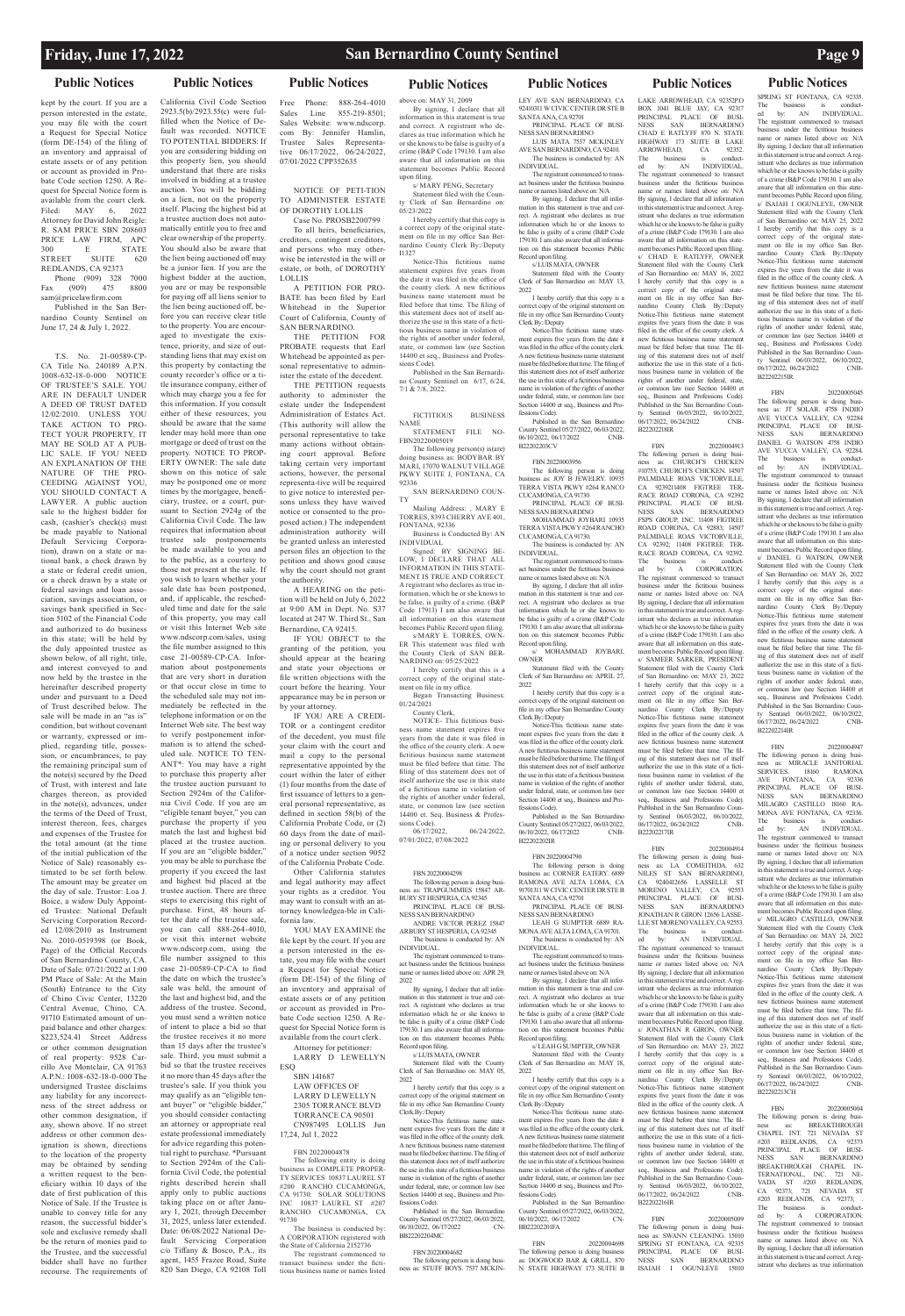## **Public Notices Public Notices**

## **Public Notices Public Notices Public Notices Public Notices Public Notices**

which he or she knows to be false is guilty of a crime (B&P Code 179130. I am also aware that all information on this statement becomes Public Record upon filing. s/ BENJAMIN AFFOR, CEO Statement filed with the County Clerk of San Bernardino on: MAY 25, 2022 I hereby certify that this copy is a correct copy of the original state-ment on file in my office San Bernardino County Clerk By:/Deputy Notice-This fictitious name statement expires five years from the date it was filed in the office of the county clerk. A new fictitious business name statement must be filed before that time. The filing of this statement does not of itself thorize the use in this state of a fictitious business name in violation of the rights of another under federal, state, or common law (see Section 14400 et seq., Business and Professions Code). Published in the San Bernardino Coun-Sentinel 06/03/2022, 06/10/2022, 06/17/2022, 06/24/2022 CN-BB22202212MT

FBN 20220005027 The following person is doing busin as: IFIXPRO. 500 INLAND CENTER DR 434 SAN BERNARDINO, CA 92408500 INLAND CENTER DR 434 SAN BERNARDINO, CA 92408 PRINCIPAL PLACE OF BUSI-NESS SAN BERNARDINO LIONS STABLE LLC 500 INLAND CENTER DR 434 SAN BERNARDI-NO, CA 92408; 500 INLAND CEN-TER DR 434 SAN BERNARDINO, CA 92408; 500 INLAND CENTER DR 434 SAN BERNARDINO, CA 92408. The business is conduct-ed by: A CORPORATION. The registrant commenced to transact business under the fictitious business name or names listed above on: N/A By signing, I declare that all information in this statement is true and correct. A registrant who declares as true information which he or she knows to be false is guilty of a crime (B&P Code 179130. I am also aware that all information on this statement becomes Public Record upon filing. s/ MUSTAFA BARBAARSLAN, CEO Statement filed with the County Clerk of San Bernardino on: MAY 25, 2022 I hereby certify that this copy is a correct copy of the original state-ment on file in my office San Bernardino County Clerk By:/Deputy Notice-This fictitious name statement expires five years from the date it was filed in the office of the county clerk. A new fictitious business name statement must be filed before that time. The filing of this statement does not of itself authorize the use in this state of a fictitious business name in violation of the rights of another under federal, state, or common law (see Section 14400 et seq., Business and Professions Code) Published in the San Bernardino County Sentinel 06/03/2022, 06/10/2022, 06/17/2022, 06/24/2022 CN-

FBN 20220004820 The following person is doing business as: DINAS APPAREL. 10856 LEMON GRASS AVE FONTANA, CA 92337<br>PRINCIPAL PLACE OF BUSL PRINCIPAL PLACE OF NESS SAN BERNARDINO BALBINA PAEZ 11083 CATAW-BA AVE FONTANA, CA 92337 The business is conduct-ed by: AN INDIVIDUAL. The registrant commenced to transact business under the fictitious business name or names listed above on: N/A By signing, I declare that all information in the state ment is the state ment is true and correct. A registrant who declares as true information which he or she knows to be false is guilty of a crime (B&P Code 179130. I am also aware that all information on this statement becomes Public Record upon filing. BALBINA PAEZ, OWNER

Statement filed with the County Clerk of San Bernardino on: MAY 19, 2022 I hereby certify that this copy is a correct copy of the original statement on file in my office San Bernardino County Clerk By:/Deputy Notice-This fictitious name statement expires five years from the date it was filed in the office of the county clerk. A new fictitious business name statement must be filed before that time. The filing of this statement does not of itself authorize the use in this state of a fictitious business name in violation of the rights of another under federal, state, or common law (see Section 14400 et seq., Business and Professions Code). Published in the San Bernardino County Sentinel 06/03/2022, 06/10/2022, 06/17/2022, 06/24/2022 CN-BB22202209MT

BB22202211MT

FBN 20220004838 The following person is doing busi-ness as: SPECIAL PRICE TREE CARE. 112 SIR TRISTRAM DR RIVERSIDE, CA 92507 PRINCIPAL PLACE OF BUSI-NESS SAN BERNARDINO<br>GERARDO M AGUILAR GERARDO M AGUILAR JR 112 SIR TRISTRAM DR RIVERSIDE, CA 92507.<br>
The business is conduct-<br>
The business is conduct-The business is conduct-ed by: AN INDIVIDUAL. The registrant commenced to transact business under the fictitious business name or names listed above on: N/A By signing, I declare that all information in this statement is true and correct. A registrant who declares as true information which he or she knows to be false is guilty of a crime (B&P Code 179130. I am also aware that all information on this statement becomes Public Record upon filing. s/ GERARDO M AGUILAR JR, OWNER Statement filed with the County Clerk of San Bernardino on: MAY 19, 2022 I hereby certify that this copy is a correct copy of the original state-ment on file in my office San Bernardino County Clerk By:/Deputy Notice-This fictitious name statement expires five years from the date it was filed in the office of the county clerk. A new fictitious business name statement must be filed before that time. The filing of this statement does not of itself authorize the use in this state of a fictitious business name in violation of the rights of another under federal, state, or common law (see Section 14400 et seq., Business and Professions Code) Published in the San Bernardino County Sentinel 06/03/2022, 06/10/2022, 06/17/2022, 06/24/2022 CN-BB22202210MT

FBN 20220004555 The following person is doing busi-ness as: DIP LANDD. 745 W HIGH-LAND AVE SAN BERNARDINO, CA 924054779 SAN MIGUEL AVE SAN BERNARDINO, CA 92407 PRINCIPAL PLACE OF BUSI-NESS SAN BERNARDINO DEWANNA PAYNEADAM-LEE 4779 SAN MIGUEL AVE SAN BERNARDINO, CA 92407. The business is conduct-ed by: AN INDIVIDUAL. The registrant commenced to transact business under the fictitious business name or names listed above on: N/A By signing, I declare that all information in this statement is true and correct. A registrant who declares as true information which he or she knows to be false is guilty of a crime (B&P Code 179130. I am also aware that all information on this statement becomes Public Record upon filing. s/ DEWANNA PAYNE-<br>ADAM-LEE. OWNER

 $17/2022 - 06/24/2022$ BB22202206MT

FBN 20220004765 The following person is doing business as: RED PHARMACY. 490 ALABAMA ST SUITE #104 REDLANDS, CA 92373 PRINCIPAL PLACE OF BUSI-NESS SAN BERNARDINO ESORX INC 732 N MOUNTAIN AVE SUITE #A UPLAND, CA 91786; 490 ALABAMA ST SUITE #104 REDLANDS, CA 92373; The business is conduct-ed by: A CORPORATION. The registrant commenced to transact business under the fictitious busines name or names listed above on: N/A By signing, I declare that all information in this statement is true and correct. A registrant who declares as true information which he or she knows to be false is guilty of a crime (B&P Code 179130. I am also aware that all information on this state-ment becomes Public Record upon filing. s/ EDWARD MICHAEL DENG, PRESIDENT/CEO//CFO/DIRECTOR Statement filed with the County Clerk of San Bernardino on: MAY 18, 2022 I hereby certify that this copy is a correct copy of the original state-ment on file in my office San Ber-nardino County Clerk By:/Deputy Notice-This fictitious name statement expires five years from the date it was filed in the office of the county clerk. A new fictitious business name statem must be filed before that time. The filing of this statement does not of itself authorize the use in this state of a fictitious business name in violation of the rights of another under federal, state, or common law (see Section 14400 et seq., Business and Professions Code). Published in the San Bernardino County Sentinel 06/03/2022, 06/10/2022, 06/17/2022, 06/24/2022 CN-BB22202208MT

ADAM-LEE, OWNER Statement filed with the County Clerk of San Bernardino on: MAY 11, 2022 I hereby certify that this copy is a correct copy of the original statement on file in my office San Ber-nardino County Clerk By:/Deputy Notice-This fictitious name statement expires five years from the date it was filed in the office of the county clerk. A new fictitious business name statement must be filed before that time. The filing of this statement does not of itself authorize the use in this state of a fictitious business name in violation of the rights of another under federal, state, or common law (see Section 14400 et seq., Business and Professions Code). Published in the San Bernardino County Sentinel 06/03/2022, 06/10/2022,

FBN 20220004633 The following person is doing busi-ness as: GINA'S KITCHEN + CA-TERING. 8220 HAVEN AVE #100 RANCHO CUCAMONGA, CA 91730<br>PRINCIPAL PLACE OF BUSL PRINCIPAL PLACE OF NESS SAN BERNARDINO GINA'S CATERING & EVENTS, LLC 16809 BARBEE ST FONTANA, CA 92336; 8220 HAVEN AVE #100 RAN- $CHO$  CUCAMONGA, CA 91730; The business is conducted by: A LIM-ITED LIABILITY COMPANY. The registrant commenced to transact business under the fictitious business name or names listed above on: N/A By signing, I declare that all information in this statement is true and correct. A registrant who declares as true information which he or she knows to be false is guilty of a crime (B&P Code 179130. I am also aware that all information on this statement becomes Public Record upon filing. s/ JORGE VASQUEZ, MANAGING MEMBER Statement filed with the County Clerk of San Bernardino on: MAY 12, 2022

FBN 20220004893<br>following person is doing business as: the following person is doing b MAS TRUCKING; MAS HAUL. 589 W. CASMALIA ST RIALTO, CA 92377 PRINCIPAL PLACE OF BUSI-NESS SAN BERNARDINO CARO JOSHUA 589 W. CAS-MALIA ST RIALTO, CA 92377. The business is conduct-ed by: AN INDIVIDUAL. The registrant commenced to transact business under the fictitious busine name or names listed above on: N/A By signing, I declare that all information in this statement is true and correct. A registrant who declares as true information which he or she knows to be false is guilty of a crime (B&P Code 179130. I am also aware that all information on this statement becomes Public Record upon filing.<br>s/ CARO JOSHUA. OWNER s/ CARO JOSHUA. Statement filed with the County Clerk of San Bernardino on: MAY 23, 2022 I hereby certify that this copy is a correct copy of the original state-ment on file in my office San Bernardino County Clerk By:/Deputy Notice-This fictitious name statement expires five years from the date it was filed in the office of the county clerk. A new fictitious business name statement must be filed before that time. The filing of this statement does not of itself authorize the use in this state of a fictitious business name in violation of the rights of another under federal, state, or common law (see Section 14400 et

FBN 20220004741 The following person is doing business as: MILLENNIUM REAL ESTATE SOLUTIONS. 1255 W COLTON AVE STE 143 REDLANDS, CA 92223 PRINCIPAL PLACE OF BUSI-NESS SAN BERNARDINO MILLENNIUM ENTERPRISES, LLC 1255 W COLTON AVE STE 143 RED-LANDS, CA 92223; 1255 W COLTON AVE STE 143 REDLANDS, CA 92223; . The business is conducted by: A LIM-ITED LIABILITY COMPANY. The registrant commenced to transact business under the fictitious business name or names listed above on: N/A By signing, I declare that all information in this statement is true and correct. A registrant who declares as true information which he or she knows to be false is guilty of a crime (B&P Code 179130. I am also aware that all information on this state-ment becomes Public Record upon filing. s/ ALIMON WILLIAMS, MANAGER Statement filed with the County Clerk of San Bernardino on: MAY 17, 2022 I hereby certify that this copy is a correct copy of the original state-ment on file in my office San Ber-nardino County Clerk By:/Deputy Notice-This fictitious name statement expires five years from the date it was filed in the office of the county clerk. A new fictitious business name statement must be filed before that time. The filing of this statement does not of itself authorize the use in this state of a fictitious business name in violation of the rights of another under federal, state or common law (see Section 14400 et seq., Business and Professions Code). Published in the San Bernardino County Sentinel 06/10/2022, 06/17/2022, 06/24/2022, 07/01/2022 CNB- $B2202214IB$ 

I hereby certify that this copy is a correct copy of the original state-ment on file in my office San Bernardino County Clerk By:/Deputy Notice-This fictitious name statement expires five years from the date it was filed in the office of the county clerk. A<br>new fictitious business name statement new fictitious business name must be filed before that time. The filing of this statement does not of itself authorize the use in this state of a fictitious business name in violation of the rights of another under federal, state, or common law (see Section 14400 et seq., Business and Professions Code). Published in the San Bernardino County Sentinel 06/03/2022, 06/10/2022, 06/17/2022, 06/24/2022 CN-BB22202205MT

FBN 20220005052 The following person is doing busi-ness as: MADEX. 4200 CHINO HILLS PKWY UNIT 650 STE 106 CHINO HILLS, CA 91709 PRINCIPAL PLACE OF BUSI-NESS SAN BERNARDINO MADEX BEAUTY LLC 5973 SNOWGRASS TRAIL RIVER-SIDE, CA 92509; 4200 CHINO HILLS PKWY UNIT 650 STE 106 CHINO HILLS, CA 91709; The business is conducted by: A LIM-ITED LIABILITY COMPANY. The registrant commenced to transact business under the fictitious business name or names listed above on: N/A By signing, I declare that all information in this statement is true and correct. A registrant who declares as true information which he or she knows to be false is guilty of a crime (B&P Code 179130. I am also aware that all information on this statement becomes Public Record upon filing. s/ BIANCA M. BIN, MAN-AGING MEMBER Statement filed with the County Clerk of San Bernardino on: MAY 26, 2022 I hereby certify that this copy is a

correct copy of the original state-ment on file in my office San Bernardino County Clerk By:/Deputy Notice-This fictitious name statement expires five years from the date it was filed in the office of the county clerk. A new fictitious business name statement must be filed before that time. The filing of this statement does not of itself authorize the use in this state of a fictitious business name in violation of the rights of another under federal, state, or common law (see Section 14400 et seq., Business and Professions Code). Published in the San Bernardino County Sentinel 06/03/2022, 06/10/2022, 06/17/2022, 06/24/2022 CN-BB22202204MT

nardino County Clerk By:/Deputy Notice-This fictitious name statement expires five years from the date it was filed in the office of the county clerk. A new fictitious business name statement must be filed before that time. The filing of this statement does not of itself authorize the use in this state of a fictitious business name in violation of the rights of another under federal, state, or common law (see Section 14400 et seq., Business and Professions Code). Published in the San Bernardino Coun-Sentinel 06/10/2022, 06/17/2022, 06/24/2022, 07/01/2022 CN-

FBN 20220005036 The following person is doing busi-ness as: J.J.E TRUCKING. 629 E 7TH ST UPLAND, CA 91786 PRINCIPAL PLACE OF BUSI-NESS SAN BERNARDINO LUIS A FLORES MONTENEGRO 629 E 7TH ST UPLAND, CA 91786.<br>The business is conduct-The business is conduct-ed by: AN INDIVIDUAL. The registrant commenced to transact business under the fictitious business name or names listed above on: N/A By signing, I declare that all information<br>in this statement is true and correct. A required ment is true and correct. A registrant who declares as true information which he or she knows to be false is guilty of a crime (B&P Code 179130. I am also aware that all information on this statement becomes Public Record upon filing. s/ LUIS A FLORES MON-<br>TENEGRO. OWNER TENEGRO, OWNER Statement filed with the County Clerk of San Bernardino on: MAY 26, 2022 I hereby certify that this copy is a correct copy of the original statement on file in my office San Ber-nardino County Clerk By:/Deputy Notice-This fictitious name statement expires five years from the date it was filed in the office of the county clerk. A new fictitious business name statement must be filed before that time. The filing of this statement does not of itself authorize the use in this state of a fictitious business name in violation of the rights of another under federal, state, or common law (see Section 14400 et seq., Business and Pro-

fessions Code).

Published in the San Bernardino County Sentinel 06/03/2022, 06/10/2022, 06/17/2022, 06/24/2022 CN-BB22202203MT

which he or she knows to be false is guilty of a crime (B&P Code 179130. I am also aware that all information on this statement becomes Public Record upon filing. s/ JOSE DELGADO AGUAYO, OWNER Statement filed with the County Clerk of San Bernardino on: MAY 27, 2022 I hereby certify that this copy is a correct copy of the original state-ment on file in my office San Bernardino County Clerk By:/Deputy Notice-This fictitious name statement expires five years from the date it was filed in the office of the county clerk. A new fictitious business name statement must be filed before that time. The filing of this statement does not of itself authorize the use in this state of a fictitious business name in violation of the rights of another under federal, state, or common law (see Section 14400 et

FBN 20220005190 The following person is doing business as ESTRELLAS SHOP. 16194 TAWNEY RIDGE LN VICTORVILLE, CA 92394 PRINCIPAL PLACE OF BUSI-NESS SAN BERNARDINO VIRIDIANA VERA 16194 TAWNEY RIDGE LN VICTORVILLE, CA 92394. The business is conduct-ed by: AN INDIVIDUAL. The registrant commenced to transact business under the fictitious business name or names listed above on: N/A ing, I declare that in this statement is true and correct. A registrant who declares as true information which he or she knows to be false is guilty of a crime (B&P Code 179130. I am also aware that all information on this statement becomes Public Record upon fil s/ VIRIDIANA VERA, OWNER Statement filed with the County Clerk of San Bernardino on: MAY 31, 2022 I hereby certify that this copy is a correct copy of the original state-ment on file in my office San Ber-nardino County Clerk By:/Deputy Notice-This fictitious name statement expires five years from the date it was filed in the office of the county clerk. A new fictitious business name statement must be filed before that time. The filing of this statement does not of itself authorize the use in this state of a fictitious business name in violation of the rights of another under federal, state, or common law (see Section 14400 et seq., Business and Professions Code). Published in the San Bernardino Coun-Sentinel 06/10/2022, 06/17/2022, 06/24/2022, 07/01/2022 CN-

FBN 20220004970 The following person is doing business as: A-5 FLEET SERVICE, INC. 7127 CONE-JO DR SAN BERNARDINO, CA 92404<br>PRINCIPAL PLACE OF BLISL PRINCIPAL PLACE OF NESS SAN BERNA SAN BERNARDINO A-5 FLEET SERVICE, INC. 7127 CONEJO DR SAN BERNARDI-NO, CA 92404; 7127 CONEJO DR  $SAN$  BERNARDINO, CA 92404; The business is conduct-ed by: A CORPORATION. The registrant commenced to transact business under the fictitious business name or names listed above on: N/A By signing, I declare that all information in this statement is true and correct. A registrant who declares as true information which he or she knows to be false is guilty of a crime (B&P Code 179130. I am also aware that all information on this statement becomes Public Record upon filing. JOSE A. ARROYO CAMILLA, PRESIDENT Statement filed with the County Clerk of San Bernardino on: MAY 24, 2022 I hereby certify that this copy is a correct copy of the original state-ment on file in my office San Ber-nardino County Clerk By:/Deputy

Notice-This fictitious name statement expires five years from the date it was filed in the office of the county clerk. A new fictitious business name statement must be filed before that time. The filing of this statement does not of itself authorize the use in this state of a fictitious business name in violation of the rights of another under federal, state, or common law (see Section 14400 et seq., Business and Professions Code). Published in the San Bernardino County Sentinel 06/03/2022, 06/10/2022, 06/17/2022, 06/24/2022 CN-BB22202202MT

FBN 20220004996 The following person is doing business as: THE FUN TRUCK. 1663 ECHO DRIVE SAN BERNARDINO, CA 92404 PRINCIPAL PLACE OF BUSINESS SAN BERNARRDINO NESS SAN BERNARRDINO JOHN L. MARTINEZ 1663 ECHO DRIVE SAN BER-NARDINO, CA 92404. The business is conduct-ed by: AN INDIVIDUAL. The registrant commenced to transact business under the fictitious business name or names listed above on: N/A By signing, I declare that all information in this statement is true and correct. A registrant who declares as true information which he or she knows to be false is guilty of a crime (B&P Code 179130. I am also aware that all information on this statement becomes Public Record upon filing. s/ JOHN L. MARTINEZ, OWNER Statement filed with the County Clerk of San Bernardino on: MAY 25, 2022 I hereby certify that this copy is a correct copy of the original state-ment on file in my office San Ber-nardino County Clerk By:/Deputy Notice-This fictitious name statement expires five years from the date it was filed in the office of the county clerk. A new fictitious business name statement must be filed before that time. The filing of this statement does not of itself authorize the use in this state of a fictitious business name in violation of the rights of another under federal, state, or common law (see Section 14400 et seq., Business and Professions Code). Published in the San Bernardino County Sentinel 06/03/2022, 06/10/2022, 06/17/2022, 06/24/2022 CN-BB22202201MT

> Notice-This fictitious name statement expires five years from the date it was filed in the office of the county clerk. A new fictitious business name statement must be filed before that time. The filing of this statement does not of itself authorize the use in this state of a fictitious business name in violation of the rights of another under federal, state, or common law (see Section 14400 et seq., Business and Professions Code). Published in the San Bernardino County Sentinel 06/10/2022, 06/17/2022, 06/24/2022, 07/01/2022 CN-BB23202207MT FBN 20220005292 The following person is doing busi-ness as: THE LOADED HOA-The following person is doing busi-<br>ness as: THE LOADED HOA-<br>GIE. 3281 E GUASTI RD SUITE 150 ONTARIO, CA 917613210 E GUASTI RD ONTARIO, CA 91761<br>PRINCIPAL PLACE OF BUSI-PRINCIPAL PLACE OF NESS SAN BERNARDINO JNA EVENTS SERVICES LLC 3210 E GUASTI RD. ONTARIO, CA 91761; 3281 E GUASTI RD SUITE 150 ONTARIO, CA 91761; 3210 E GUASTI RD ONTARIO, CA 91761. The business is conducted by: A LIM-ITED LIABILITY COMPANY. The registrant commenced to transact business under the fictitious business

name or names listed above on: N/A By signing. I declare that all information

in this statement is true and correct. A registrant who declares as true information which he or she knows to be false is guilty of a crime (B&P Code 179130. I am also aware that all information on this statement becomes Public Record upon filing. s/ JEREMY MICHALSKI, MANAGER Statement filed with the County Clerk of San Bernardino on: JUNE 01, 2022 I hereby certify that this copy is a correct copy of the original state-ment on file in my office San Bernardino County Clerk By:/Deputy Notice-This fictitious name statement expires five years from the date it was filed in the office of the county clerk. A new fictitious business name statement must be filed before that time. The filing of this statement does not of itself authorize the use in this state of a fictitious business name in violation of the rights of another under federal, state, or common law (see Section 14400 et seq., Business and Professions Code). Published in the San Bernardino County Sentinel 06/10/2022, 06/17/2022. 06/24/2022, 07/01/2022 CN-BB23202206MT

FBN 20220004981 The following person is doing business as: BURGER POINT. 444 W. MILL ST SAN BERNARDINO, CA 92401 PRINCIPAL PLACE OF BUSI-NESS SAN BERNARDINO BURGER POINT LLC 444 W. MILL ST. SAN BERNARDINO, CA 92401; 444 W. MILL ST SAN BERNARDINO, CA 92401; .<br>The business is conducted by: A LIM-ITED LIABILITY COMPANY. The registrant commenced to transact business under the fictitious business name or names listed above on: N/A By signing, I declare that all information in this statement is true and correct. A registrant who declares as true information which he or she knows to be false is guilty of a crime (B&P Code 179130. I am also aware that all information on this statement becomes Public Record upon filing. s/

Statement filed with the County Clerk of San Bernardino on: MAY 24, 2022 I hereby certify that this copy is a correct copy of the original state-ment on file in my office San Bernardino County Clerk By:/Deputy Notice-This fictitious name statement expires five years from the date it was filed in the office of the county clerk. A new fictitious business name statement must be filed before that time. The filing of this statement does not of itself authorize the use in this state of a fictitious business name in violation of the rights of another under federal, state, or common law (see Section 14400 et seq., Business and Professions Code). Published in the San Bernardino Coun-Sentinel 06/10/2022, 06/17/2022, ty Sentinel 06/10/2022, 06/17/2022,<br>06/24/2022, 07/01/2022 CNB-B23202216IR

seq., Business and Professions Code). Published in the San Bernardino Coun-ty Sentinel 06/10/2022, 06/17/2022, 06/24/2022, 07/01/2022 CNB-B23202215IR

FBN 20220005076 The following person is doing business as: PROBID CONSULT-ING. 7724 HESS PL. #1 RAN-CHO CUCAMONGA, CA 91739 PRINCIPAL PLACE OF BUSI-NESS SAN BERNARDINO RICHARD ALVAREZ 7724 HESS PL. #1 RANCHO CUCAMONGA, CA 91739. The business is conduct-ed by: AN INDIVIDUAL. The registrant commenced to transact business under the fictitious business name or names listed above on: N/A By signing, I declare that all information in this statement is true and correct. A registrant who declares as true information which he or she knows to be false is guilty of a crime (B&P Code 179130. I am also aware that all information on this statement becomes Public Record upon filing. RICHARD ALVAREZ, OWNER Statement filed with the County Clerk of San Bernardino on: MAY 26, 2022 I hereby certify that this copy is a correct copy of the original state-ment on file in my office San Bernardino County Clerk By:/Deputy Notice-This fictitious name statement expires five years from the date it was filed in the office of the county clerk. A new fictitious business name statement must be filed before that time. The filing of this statement does not of itself authorize the use in this state of a fictitious business name in violation of the rights of another under federal, state, or common law (see Section 14400 et seq., Business and Professions Code).<br>Published in the San Bernardino Coun-Published in the San Bernardino Coun-ty Sentinel 06/10/2022, 06/17/2022, 06/24/2022, 07/01/2022 CN-

BB23202213MT

FBN 20220005148 The following person is doing business as: D&M MARKETING. 522 E MARI-POSA DR REDLANDS, CA 92373 PRINCIPAL PLACE OF BUSI-NESS SAN BERNARDINO DONNA M BUSH 522 E MARIS-POSA DR REDLANDS, CA 92373. The business is conduct-ed by: AN INDIVIDUAL. The registrant commenced to transact business under the fictitious business name or names listed above on: N/A By signing, I declare that all information<br>in this statement is true and correct. A regment is true and correct. A registrant who declares as true information which he or she knows to be false is guilty of a crime (B&P Code 179130. I am also aware that all information on this statement becomes Public Record upon filing. s/ DONNA M BUSH, OWNER Statement filed with the County Clerk of San Bernardino on: MAY 27, 2022 I hereby certify that this copy is a correct copy of the original state-ment on file in my office San Bernardino County Clerk By:/Deputy Notice-This fictitious name statement expires five years from the date it was filed in the office of the county clerk. A new fictitious business name statement must be filed before that time. The filing of this statement does not of itself authorize the use in this state of a fictitious business name in violation of the rights of another under federal, state, or common law (see Section 14400 et seq., Business and Professions Code). Published in the San Bernardino Coun-Sentinel 06/10/2022, 06/17/2022. 06/24/2022, 07/01/2022 CN-BB23202212MT

FBN 20220005134 The following person is doing busi-ness as: KW VISION; KW VISION

KELLER WILLIAMS; KELLER WILLIAMS; KELLER WILLIAMS LUXURY; KW LUXURY; KW COM-MERCIAL; KW COMMERCIAL CHINO HILLS; OWN SOCAL HOMES TEAM: KELLER WILLIAMS VI-SION; KW CHINO HILLS; KW VI-SION KELLER WILLIAMS REALTY; KELLER WILLIAMS REALTY. 15335 FAIRFIELD RANCH ROAD STE 100 CHINO HILLS, CA 91709 PRINCIPAL PLACE OF BUSI-NESS SAN BERNARDINO CH MARKET CENTER, INC. 15335 FAIRFIELS RANCH ROAD STE. 100 CHINO HILLS, CA 91709: 15335 FAIRFIELD RANCH ROAD STE 100 CHINO HILLS, CA 91709; The business is conduct-ed by: A CORPORATION. The registrant commenced to transact business under the fictitious business name or names listed above on: N/A By signing, I declare that all information in this statement is true and correct. A registrant who declares as true information which he or she knows to be false is guilty of a crime (B&P Code 179130. I am also aware that all information on this statement becomes Public Record upon filing. s/ AMY SMITH, CHIEF OPERATIONS ERATIONS OFFICER Statement filed with the County Clerk of San Bernardino on: MAY 27, 2022 I hereby certify that this copy is a correct copy of the original state-ment on file in my office San Ber-

BB23202211MT

FBN 20220005116

## The following person is doing business as: TORRES GLASS & WINDOW. 1084 BELVAN AVE SAN BERNARDINO, CA 92410 PRINCIPAL PLACE OF BUSI-NESS SAN BERNARDINO JOSE DELGADO AGUAYO 1084 BELVAN AVE SAN BERNARDINO, CA 92410. The business is conduct-ed by: AN INDIVIDUAL. The registrant commenced to transact business under the fictitious business name or names listed above on: N/A By signing, I declare that all information in this statement is true and correct. A reg-

istrant who declares as true information

seq., Business and Professions Code). Published in the San Bernardino Coun-Sentinel 06/10/2022, 06/17/2022. 06/24/2022, 07/01/2022 CN-BB23202210MT

BB23202209MT

FBN 20220005195 The following person is do-ing business as: DONA MARIA.

9134 FOOTHILL BLVD RAN-CHO CUCAMONGA, CA 91730 PRINCIPAL PLACE OF BUSI-NESS SABN BERNARDINO I.E. LLC 6339 TAYLOR CANYON PL RANCHO CUCAMONGA, CA 91739; 9134 FOOTHILL BLVD RAN-CHO CUCAMONGA, CA 91730; The business is conducted by: A LIM-ITED LIABILITY COMPANY. The registrant commenced to transact business under the fictitious business name or names listed above on: N/A By signing, I declare that all information in this statement is true and correct. A registrant who declares as true information which he or she knows to be false is guilty of a crime (B&P Code 179130. I am also aware that all information on this statement becomes Public Record upon filing. s/ ISIDRO J. ESCOBAR, PRESIDENT Statement filed with the County Clerk of San Bernardino on: MAY 31, 2022 I hereby certify that this copy is a correct copy of the original statement on file in my office San Bernardino County Clerk By:/Deputy Notice-This fictitious name statem expires five years from the date it was filed in the office of the county clerk. A new fictitious business name statement must be filed before that time. The filing of this statement does not of itself authorize the use in this state of a fictitious business name in violation of the rights of another under federal, state, or common law (see Section 14400 et seq., Business and Professions Code). Published in the San Bernardin ty Sentinel 06/10/2022, 06/17/2022<br>06/24/2022 07/01/2022 CN  $06/24/2022$ ,  $07/01/2022$ BB23202208MT

# FBN 20220005291 The following person is doing busi-

ness as: THE DELI STATION. 3990 CONCOURS ST SUITE 108 ONTARIO, CA 917643210 E GUASTI RD ONTARIO, CA 91761 PRINCIPAL PLACE OF BUSI-NESS SAN BERNARDINO JNA EVENTS SERVICES LLC 3210 E GUASTI RD ONTARIO, CA 91761; 3990 CONCOURS ST SUITE 108 ONTARIO, CA 91764; 3210 E GUASTI RD ONTARIO, CA 91761. The business is conducted by: A LIM-ITED LIABILITY COMPANY.<br>The registrant commenced to transact The registrant commenbusiness under the fictitious business name or names listed above on: N/A By signing, I declare that all information in this statement is true and correct. A registrant who declares as true information which he or she knows to be false is guilty of a crime (B&P Code 179130. I am also aware that all information on this statement becomes Public Record upon filing. s/ JEREMY MICHALSKI, MANAGER Statement filed with the County Clerk of San Bernardino on: JUNE 01, 2022 I hereby certify that this copy is a correct copy of the original state-ment on file in my office San Ber-nardino County Clerk By:/Deputy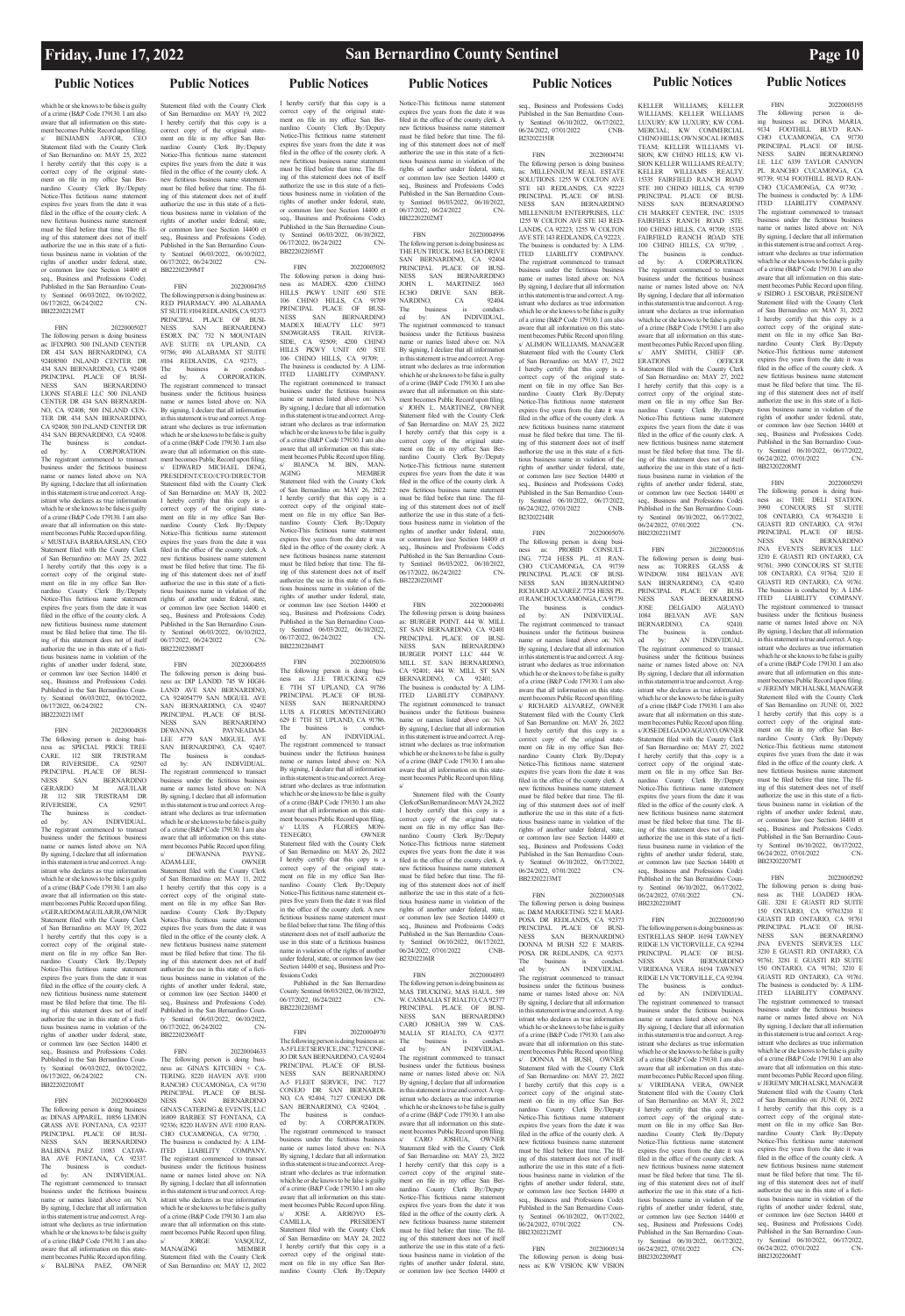# **Public Notices Public Notices Public Notices Public Notices Public Notices Public Notices Public Notices**

FBN 20220005282 The following person is doing busi-ness as: HABLAME/TALK FOR ME, LANGUAGE SERVICES (HTFM). 17230 CORONADO ). 17230 CORONADO<br>FONTANA, CA 92336 AVE FONTANA, CA 92336 PRINCIPAL PLACE OF BUSI-NESS SABN BERNARDINO TALK FOR ME HABLAME INC CORONADO AVE FON-TANA, CA 92336; 17230 CORO-NADO AVE FONTANA, CA 92336; The business is conduct-ed by: A CORPORATION. The registrant commenced to transact business under the fictitious business name or names listed above on: N/A By signing, I declare that all information in this statement is true and correct. A registrant who declares as true information which he or she knows to be false is guilty of a crime (B&P Code 179130. I am also aware that all information on this statement becomes Public Record upon filing s/ ANA R ARCHIBOLD DE MEJIA, CEO Statement filed with the County Clerk of San Bernardino on: JUNE 01, 2022 I hereby certify that this copy is a correct copy of the original state-ment on file in my office San Bernardino County Clerk By:/Deputy Notice-This fictitious name statement expires five years from the date it was filed in the office of the county clerk. A new fictitious business name statement must be filed before that time. The filing of this statement does not of itself authorize the use in this state of a fictitious business name in violation of the rights of another under federal, state, or common law (see Section 14400 et seq., Business and Professions Code). Published in the San Bernardino County Sentinel 06/10/2022, 06/17/2022,<br>06/24/2022, 07/01/2022 CNB-06/24/2022, 07/01/2022 B23202205IR

FBN 20220004935 The following person is doing busi-ness as: NINEPOINT. 997 W GROVE ST RIALTO, CA 92377 PRINCIPAL PLACE OF BUSI-NESS SAN BERNARDINO NINEPOINT LLC 997 WEST GROVE STREET RIALTO, CA 92376; 997 W GROVE ST RIALTO, CA 92377; . The business is conducted by: A LIM-ITED LIABILITY COMPANY. The registrant commenced to transact business under the fictitious business name or names listed above on: N/A By signing, I declare that all information in this statement is true and correct. A registrant who declares as true information which he or she knows to be false is guilty of a crime (B&P Code 179130. I am also aware that all information on this state-ment becomes Public Record upon filing. s/ STEVANO SUBANDHI, CEO Statement filed with the County Clerk of San Bernardino on: MAY 24, 2022 I hereby certify that this copy is a correct copy of the original statement on file in my office San Ber-nardino County Clerk By:/Deputy Notice-This fictitious name statement expires five years from the date it was filed in the office of the county clerk. A new fictitious business name statement must be filed before that time. The filing of this statement does not of itself authorize the use in this state of a ficti-tious business name in violation of the rights of another under federal, state, or common law (see Section 14400 et seq., Business and Professions Code). Published in the San Bernardino Coun-ty Sentinel 06/10/2022, 06/17/2022, 06/24/2022, 07/01/2022 CNB-

FBN 20220005082 The following person is doing business as: CAMILAS REGISTRATION. 16375 ARROW BLVD SUITE B FONTANA, CA 9233515725 DIAN-THUS AVE FONTANA, CA 92335 PRINCIPAL PLACE OF BUSI-NESS SAN BERNARDINO MAYBE OLIVAS ARMENTA 15725 DI-ANTHUS AVE FONTANA, CA 92335. The business is conduct-ed by: AN INDIVIDUAL. The registrant commenced to transact business under the fictitious business name or names listed above on: N/A By signing, I declare that all information in this statement is true and correct. A registrant who declares as true information which he or she knows to be false is guilty of a crime (B&P Code 179130. I am also aware that all information on this statement becomes Public Record upon filing. s/ MAYBE OLIVAS AR-MENTA, OWNER Statement filed with the County Clerk of San Bernardino on: MAY 26, 2022 I hereby certify that this copy is a correct copy of the original stateLLC 1401 21ST STREET SUITE R SACRAMENTO, CA 95811; 10300 ARROW RTE 1612 RANCHO CU-CAMONGA, CA 91730; P.O BOX 523 RANCHI CUCAMONGA, CA 91739.<br>The business is conducted by: A LIM-The business is conducted by: A LIM-ITED LIABILITY COMPANY. The registrant commenced to transact business under the fictitious business name or names listed above on: N/A By signing, I declare that all information in this statement is true and correct. A registrant who declares as true information which he or she knows to be false is guilty of a crime (B&P Code 179130. I am also aware that all information on this statement becomes Public Record upon filing. s/ STEPHANIE A. LYONS, MANAGING MEMBER Statement filed with the County Clerk of San Bernardino on: MAY 23, 2022 I hereby certify that this copy is a correct copy of the original state-ment on file in my office San Bernardino County Clerk By:/Deputy Notice-This fictitious name

ment on file in my office San Bernardino County Clerk By:/Deputy Notice-This fictitious name statement expires five years from the date it was filed in the office of the county clerk. A new fictitious business name statement must be filed before that time. The filing of this statement does not of itself authorize the use in this state of a fictitious business name in violation of the rights of another under federal, state, or common law (see Section 14400 et seq., Business and Professions Code). Published in the San Bernardino County Sentinel 06/10/2022, 06/17/2022, 06/24/2022, 07/01/2022 CNB-B23202204IR

correct copy of the original statement on file in my office San Bernardino County Clerk By:/Deputy Notice-This fictitious name statement expires five years from the date it was filed in the office of the county clerk. A new fictitious business name statement must be filed before that time. The filing of this statement does not of itself authorize the use in this state of a fictitious business name in violation of the rights of another under federal, state, or common law (see Section 14400 et seq., Business and Professions Code). Published in the San Bernardino County Sentinel 06/17/2022, 06/24/2022, 07/01/2022, 07/08/2022

B23202202IR

FBN 20220004886` The following person is doing business as: LSGFITCO; FOSTER AGENCY; FOS-TER GOODS; SHADOW DESIGN; LY-ONS DESIGN. 10300 ARROW RTE 1612 RANCHO CUCAMONGA, CA 91730;[ MAILING ADDRESS P.O BOX 523 RANCHI CUCAMONGA, CA 91739];<br>PRINCIPAL PLACE OF BUSI-PRINCIPAL PLACE OF BUSI-NESS SAN BERNARDINO SHADOW SUCCESS SOLUTIONS

The following person ing business as: EMPANADA<br>LOCA. 876 SIERRA VISTA 876 SIERRA VISTA DR. TWIN PEAKS, CA 92391<br>PRINCIPAL PLACE OF BUSI-PRINCIPAL PLACE NESS SAN BERNARDINO LAURY G VIERA 409 LAURY G VIERA TO CANYON ACRES DR LA-GUNA BEACH, CA 92651.

ed by: AN INDIVIDUAL.<br>The registrant commenced to The registrant commenced<br>transact business under business under the<br>business name or fictitious business name or names listed above on: N/A By signing, I declare that all information in this statement is true and correct. A registrant who declares as true information which he or she

expires five years from the date it was filed in the office of the county clerk. A new fictitious business name statement must be filed before that time. The filing of this statement does not of itself authorize the use in this state of a fictitious business name in violation of the rights of another under federal, state, or common law (see Section 14400 et Business and Professions Code). Published in the San Bernardino County Sentinel 06/10/2022, 06/17/2022, 06/24/2022, 07/01/2022 CNB-B23202201IR

FBN 20220005562 The following person is do-ing business as: LOGOS BIBLE TRAINING INSTITUTE. 10822 YOLO ST RANCHO CUCAMONGA, CA 91701 PRINCIPAL PLACE OF BUSI-NESS SAN BERNARDINO<br>MICHAEL R EDWARDS MICHAEL R EDWARDS 10822 YOLO ST RANCHO CUCAMONGA, CA 91701. The business is conducted by: AN INDIVIDUAL. The registrant commenced to transact business under the fictitious business name or names listed above on: N/A By signing, I declare that all infor-mation in this statement is true and correct. A registrant who declares as true information which he or she knows to be false is guilty of a crime (B&P Code 179130. I am also aware that all information on this statement becomes Public Record upon filing. s/ MICHAEL R ED-WARDS, OWNER OWNER<br>filed with the Statement filed with the County Clerk of San Ber-nardino on: JUNE 08, 2022 I hereby certify that this copy is a

CNBB24202206IR

PRODUCTIONS.

 $Statement$ 

FBN 20220005558 The following person is do-ing business as: SAFE HOUSE

MOUNTAIN VIEW AVE SAN BERNARDINO, CA 92374 PRINCIPAL PLACE OF BUSI-NESS SAN BERNARDINO JOSHUA O PARROTT 378 S. MOUNTAIN VIEW AVE SAN BERNARDINO, CA 92408; MICHAEL BUNCH 378 MOUNTAIN VIEW AVE SAN BERNARDINO, CA 92408. The business is conducted by: A GENERAL PARTNERSHIP. The registrant commenced to<br>transact business under the business under the fictitious business name or<br>names listed above on: N/A names listed above on: By signing, I declare that all information in this statement is true and correct. A registrant who declares as true information which he or she knows to be false is guilty of a crime (B&P Code 179130. I am also aware that all information on this statement becomes Public Record upon filing. JOSHUA O PARROTT,<br>ERAL PARTNER GENERAL PARTNER<br>Statement filed with the

County Clerk of San Bernardino on: JUNE 08, 2022 I hereby certify that this copy is a correct copy of the original statement on file in my office San Bernardino County Clerk By:/Deputy Notice-This fictitious name statement expires five years from the date it was filed in the office of the county clerk. A new fictitious business name statement must be filed before that time. The filing of this statement does not of itself authorize the use in this state of a fictitious business name in violation of the rights of another under federal, state, or common law (see Section 14400 et seq., Business and Professions Code).

Published in the San Bernardino County Sentinel 06/17/2022, 06/24/2022, 07/01/2022, 07/08/2022

CNBB24202205IR

The following person is do-ing business as: THE FLOWER SPOT. 134 S. WILLOW AVE RIALTO, CA 923761070 S. AL-ICE AVE. RIALTO, CA 92376 PRINCIPAL PLACE OF BUSI-NESS SAN BERNARDINO THE FLOWER SPOT CORP. 134 S. WILLOW AVE. RIALTO, CA 92376; 134 S. WILLOW AVE RIALTO, CA 92376; 1070 S. AL-ICE AVE. RIALTO, CA 92376. The business is conduct-ed by: A CORPORATION. The registrant commenced to transact business under the fictitious business name or names listed above on: N/A By signing, I declare that all information in this statement is true and correct. A registrant who declares as true information which he or she knows to be false is guilty of a crime (B&P Code 179130. I am also aware that all information on this statement becomes Public Record upon filing. s / Statement filed with the County Clerk of San Bernardino on: JUNE 08, 2022

20220005555

The business

### I hereby certify that this copy is a correct copy of the original statement on file in my office San Bernardino County Clerk By:/Deputy Notice-This fictitious name statement expires five years from the date it was filed in the office of the county clerk. A new fictitious business name statement must be filed before that time. The filing of this statement does not of itself authorize the use in this state of a fictitious business name in violation of the rights of another under federal, state, or common law (see Section 14400 et seq., Business and Professions Code). Published in the San Bernardino County Sentinel 06/17/2022, 06/24/2022, 07/01/2022, 07/08/2022 CNBB24202204IR FBN 20220005674

knows to be false is guilty of a crime (B&P Code 179130. I am also aware that all information on this statement becomes Public Record upon filing. s/ LAURY G VIERA, OWNER Statement filed with the County Clerk of San Ber-nardino on: JUNE 09, 2022 I hereby certify that this copy is a correct copy of the original statement on file in my office San Bernardino County Clerk By:/Deputy Notice-This fictitious name statement expires five years from the date it was filed in the office of the county clerk. A new fictitious business name statement must be filed before that time. The filing of this statement does not of itself authorize the use in this state of a fictitious business name in violation of the rights of another under federal, state, or common law (see Section 14400 et seq., Business and Professions Code). Published in the San Bernardino County Sentinel 06/17/2022, 06/24/2022, 07/01/2022, 07/08/2022 CNBB24202203IR

FBN 20220005581 The following person is doing busi-ness as: D C AUTO BODY REPAIR. 1364 CAMINO REAL STE 120-125 SAN BERNARDINO, CA 92408 PRINCIPAL PLACE OF BUSI-NESS SAN BERNARDINO JULIO C DEL CID 1364 CAMI-NO REAL STE 120-125 SAN BERNARDINO,<br>The business  $\begin{array}{cc}\nCA & 92408 \\
is & conductor\n\end{array}$ ed by: AN INDIVIDUAL. The registrant commenced transact business under the business name or names listed above on: N/A By signing, I declare that all information in this statement is true and correct. A registrant who declares as true information which he or she knows to be false is guilty of a crime (B&P Code 179130. I am also aware that all information on this statement becomes Public Record upon filing. s/ JULIO C DEL CID, OWNER Statement filed with the County Clerk of San Bernardino on: JUNE 08, 2022 I hereby certify that this copy is a correct copy of the original state-

ment on file in my office San Bernardino County Clerk By:/Deputy Notice-This fictitious name statement expires five years from the date it was filed in the office of the county clerk. A new fictitious business name statement must be filed before that time. The filing of this statement does not of itself authorize the use in this state of a fictitious business name in violation of the rights of another under federal, state, or common law (see Section 14400 et seq., Business and Professions Code). Published in the San Bernardino County Sentinel 06/17/2022, 06/24/2022, 07/01/2022, 07/08/2022 CNBB24202202MT

FBN 20220005580 The following person is doing business as: BALLET FOLKLORICO MI ALEGRIA. 670 N COLTON<br>AVE COLTON. CA 92324 AVE COLTON, CA 92324 PRINCIPAL PLACE OF BUSI-NESS SAN BERNARDINO MARTHA L HERNANDEZ 670 N COLTON AVECOLTON, CA 92324.<br>The business is conduct-The business is<br>ed by: AN INI by: AN INDIVIDUAL The registrant commenced to<br>transact business under the transact business under fictitious business name or<br>names listed above on: N/A names listed above on: By signing, I declare that all information in this statement is true and correct. A registrant who declares as true information which he or she knows to be false is guilty of a crime (B&P Code 179130. I am also aware that all information on this statement becomes Public Record upon filing. MARTHA L HER-<br>DEZ. OWNER S/<sub>NANDEZ</sub>, OWNER<br>Statement filed with Statement filed with the County Clerk of San Ber-nardino on: JUNE 08, 2022 I hereby certify that this copy is a correct copy of the original statement on file in my office San Bernardino County Clerk By:/Deputy Notice-This fictitious name state-ment expires five years from the date it was filed in the office of the county clerk. A new fictitious business name statement must be filed before that time. The filing of this statement does not of itself authorize the use in this state of a fictitious business name in violation of the rights of another under federal, state, or common law (see Section 14400 et seq., Business and Professions Code). Published in the San Bernardino County Sentinel 06/17/2022, 06/24/2022, 07/01/2022, 07/08/2022 CNBB24202201MT

of office space on upper floors; establishing a pedestrian plaza totaling approximately 22,742 square feet on Third Street; constructing a five-level above-ground parking structure with 686 spaces; and excavating to build two subterranean parking garages with 269 and 225 spaces, on a fast track toward approval and development. The project included in the plans are public and private open space areas to involve landscaping, shade trees, street trees, and pedestrian improvements, as well as related site improvements to include sidewalks, driveways, landscape, lighting and street lights, storm drains, flood prevention features, and public and private utility connec-

## tions.

When concerns surfaced about the suitability of the architectural standards the project was to adhere to, city

officials, militating on behalf of Village Partners Ventures, cited the restrictions of Senate Bill 330, which has a provision that a residential project be subjected to a maximum of five public meetings prior to a determination of whether it is to be given approval or rejection. By the close of March, the city had held three public hearings relating to State Street Village. On April 12, the planning commission took up the matter up for a fourth time, a meeting where it was widely anticipated by both those in favor of the project and those opposed to it that the planning commission would sign off on allowing the project to proceed. When questions about the project's architectural design surfaced at that meeting – including concerns

voiced by Brett Waterman, a building preservationist of national and international note who is based in Redlands; Former Redlands Mayor Karl "Kasey" Hawes; former Redlands Mayor Carole Beswick; Deborah Barmack, a Redlands resident and the former executive director of the county's transportation agency; and Garry Cohoe, the former city engineer for the City of Chino Hills and a resident of Redlands – the planning commission balked at signing off on the project. Thus, on May 10, 2022 the project was taken up by the combined Redlands City Council and Planning Commission for the fifth time. A slew of issues relating to the project had not been fully hashed out. There was no explicit commitment by Village Partners Ventures, Redlands Development Services Director Brian Desatnik and City Planner Brian Foote acknowledged, with re-

gard to the terms of the development agreement for the project, the city's fee structure, a timeline for construction and the project completion deadline. Neither had city staff firmed up for the commission's or council's approval the project's architectural requirements. Despite that, the planning commission gave favorable review of a conditional use permit and the vesting of Tentative Tract Map No. 20425 for the proposed project and the city council ratified the commission's action and itself voted to adopt "the sustainable communities environmental document prepared for the project in accordance with the California Environmental Quality Act" and the vesting of the tract map for the project. In this way, Village Partners Ventures on May 10 was given license to proceed with the entirety of the State Street Village project, in essence, in any way

it chooses, and is on the honor system in terms of complying with the city's standards, such that the city does not have the legal authority to hold the company to its implied standards or indeed, any standard at all. According to city officials, under the terms of the approval that were specified, Village Partners Ventures will be required to present its "final plans" to the planning commission for "informational" purposes before construction of each phase of the project begins. When pressed, however, city officials conceded that being apprised of what Village Partners Ventures will do ahead of time did not equate to the city having authority to control what architectural or developmental quality standards the developer will ultimately adhere to. What had occurred on May 10, was a turn of historic significance not just to Redlands or San Bernardino County but the whole of Califor-

nia, as the Redlands City Council and Planning Commission voted to approve the State Street Village project without a significant number of its features having been delineated or specified. By the next day, municipal officials and developers up and down the Golden State were examining what had occurred in Redlands as a precedent by which project proponents can utilize the provisions of SB 330 to dictate to cities, rather than vice-versa, what development standards they will adhere to in building within their jurisdictions. This week, the implication of what Redlands officials had done on May 10 became abundantly clear as public officials elsewhere in the state who have been loathe to surrender their land use authority in the face of SB 330 saw the manifestations of the dilemma Redlands officials are now in, uniformly draped over barrels with *Continued on Page 12*

# **In Stampede To End Blight At Former Mall Site, Redlands Officials Gave Developer Carte Blanche**  *from page 2*